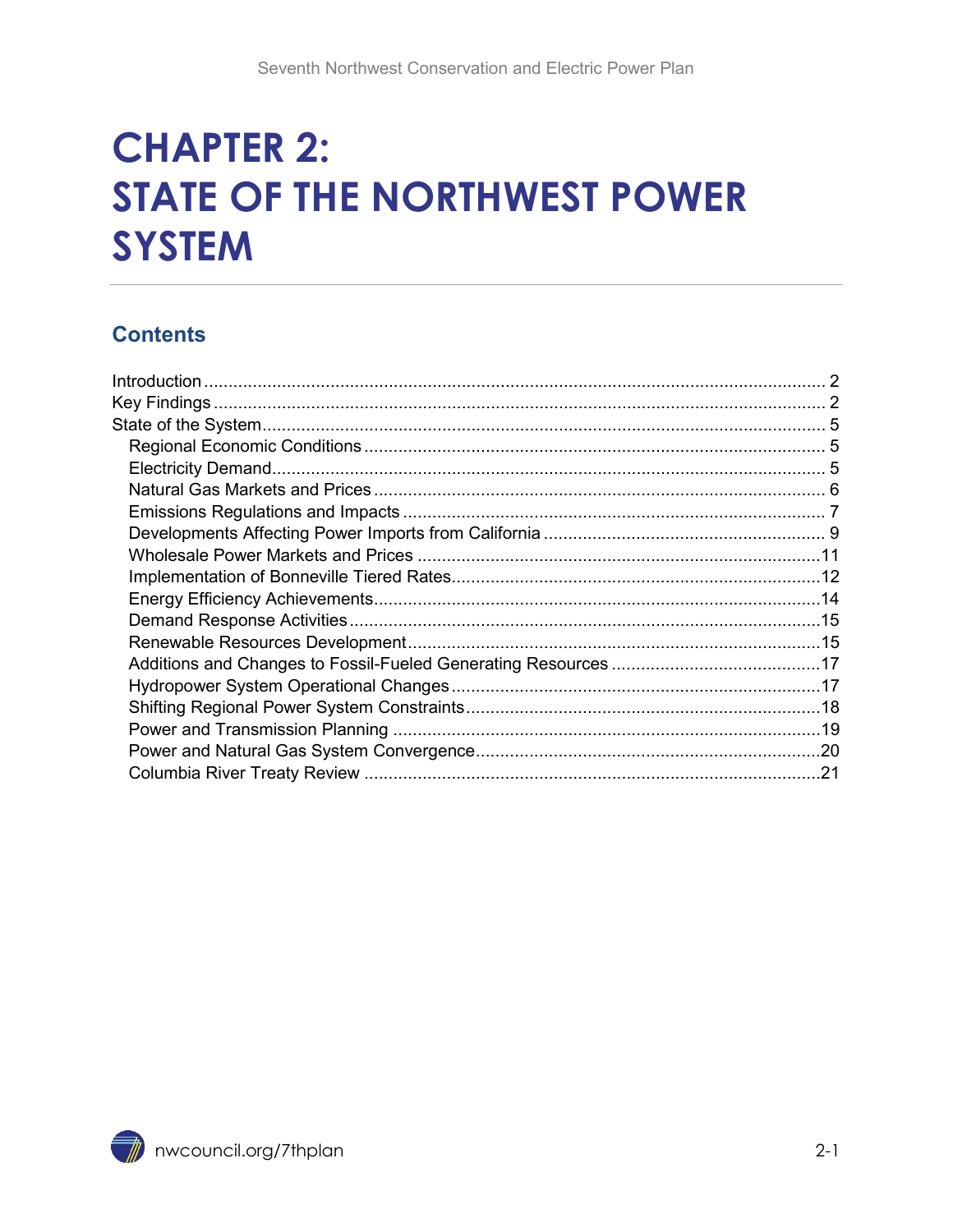# <span id="page-1-0"></span>INTRODUCTION

All planning processes start with information and assumptions about current conditions. This chapter summarizes the key assumptions regarding the state of the region that affected the Council's power system planning process or could potentially influence its implementation.

For example, the Northwest Power Act requires the Council's power plan to include a forecast of electricity demand for the next 20 years. Demand, to a large extent, is driven by economic growth, but it is also influenced by the price of electricity and other fuels. Therefore, recent economic trends and energy prices represent a starting point for plan development.

The Northwest Power Act also requires the Council's power plan set forth a forecast of the region's power resources need, including that portion that can be met by resources in each of the priority resource categories identified in the Act. Since the power plan treats cost-effective energy efficiency as a priority resource for meeting future electricity demand, an assessment of its potential must reflect recent accomplishments and factors, such as the impact of codes and standards on future demand. Similarly, assessments of the need for resource development must account for the status of existing generating resources, including planned additions and retirements.

In addition to the state of the region's economy and status of conservation and generating resources, other factors such as environmental regulations, public policy and technology trends also influence plan development. For example, recently finalized federal carbon dioxide emission regulations and changes in California's regulations, such as the state's renewable portfolio standards, may alter energy prices and wholesale market supplies.

The following discussion describes the key assumptions used as the starting point for the Council's analysis. For many of these assumptions, while the current status is known, there is significant uncertainty about the future. That uncertainty creates risks that are addressed in the Seventh Power Plan's resource strategy, set forth in Chapter 3.

# <span id="page-1-1"></span>KEY FINDINGS

- Since 2011, regional employment has grown by over 500,000 jobs per year. During the last five years, gross state product for Idaho, Montana, Oregon, and Washington increased by \$110 billion (2012\$). The regional economy grew at a nominal annual rate of 2.26 percent per year during 2010 to 2014.
- While overall regional loads have gradually returned to pre-recession levels, the increase has been slow. Regional electric loads finally returned to pre-recession levels in about 2014. On a weather-adjusted basis, total regional loads (excluding DSIs) reached a high of 20,454 average megawatts in 2008. This is identical to the regional weatheradjusted loads reported for 2014. However, since these loads are net of the energyefficiency accomplishments over this period, they mask a far more robust underlying growth rate. Between 2010 and 2014, regional electricity efficiency savings totaled nearly 1500 average megawatts, exceeding the Sixth Power Plan's five-year goal of 1,200 average megawatts. Without those savings, regional loads, exclusive of the DSIs,

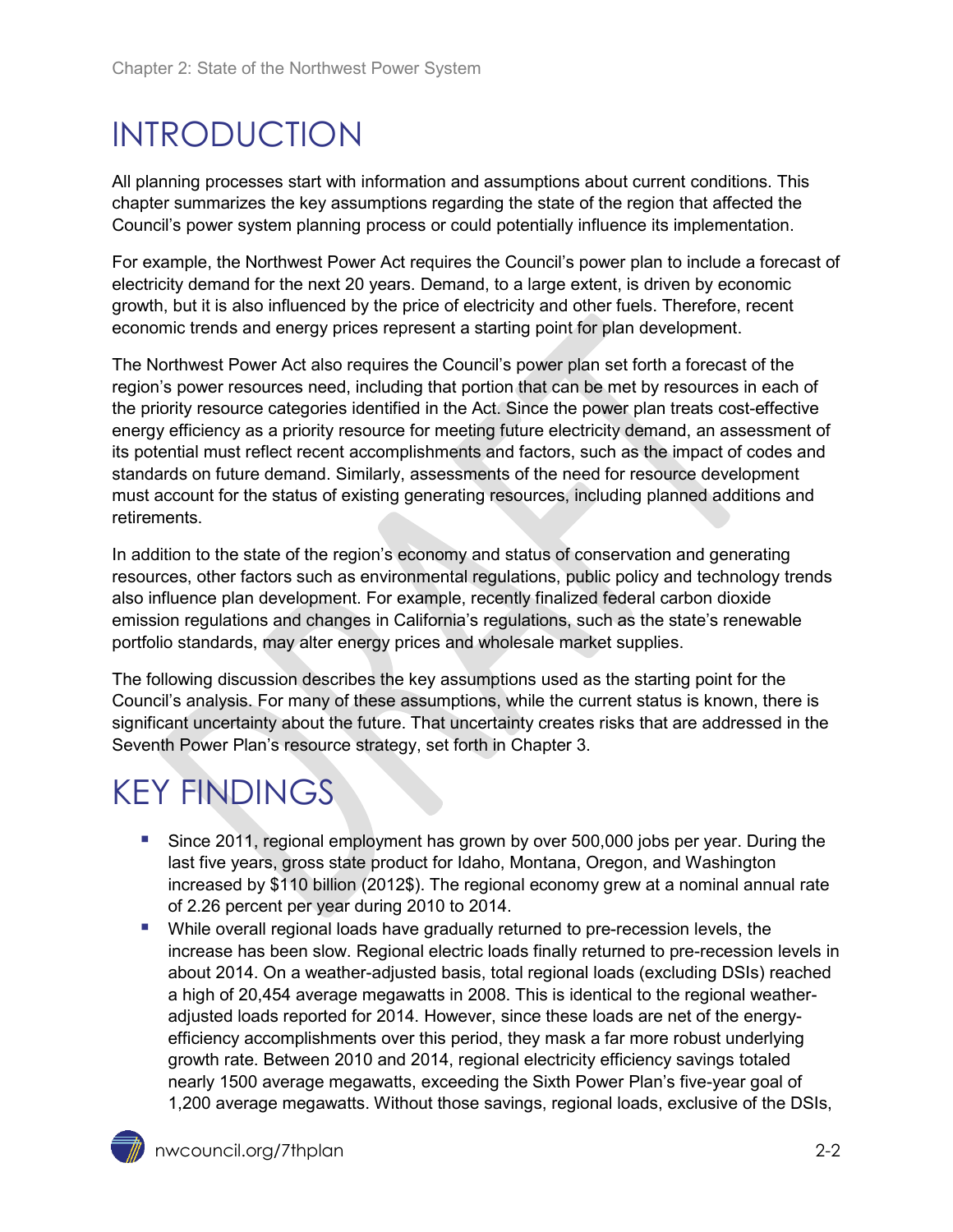would have grown from 20,111 average megawatts in 2010 to 21,611 average megawatts in 2014, or by nearly 8 percent over five years.

- **While the region's highest peak loads still occur during the winter months, summer peak** demands are growing faster than winter peak demands. In fact, winter peak demands have not grown significantly since 1995, while summer peaks have been increasing at about 0.4 percent annually. Nevertheless, for the region as a whole, winter peak capacity is forecast to remain the more significant need for at least the next 10 to 15 years.
- **The Seventh Power Plan uses a range forecast of \$3.95-\$4.03 per million British thermal** units (MMBtu) for 2015. However, the Council's forecast for future natural gas prices over the next twenty years spans a wider range; from a low of \$3.14 per MMBtu to a high of \$10.70 per MMBtu by 2035. This is a lower range of future gas prices than was used in the Sixth Power Plan.
- In June of 2014, the Environmental Protection Agency (EPA) released its draft regulations limiting carbon dioxide emissions from existing power generation facilities under section 111(d) of the Clean Air Act. These regulations were finalized in August of 2015 and call for a 32 percent reduction in carbon dioxide emissions by 2030 compared to 2005. Along with releasing its final regulations for existing generation facilities, the EPA issued its final regulations limiting carbon dioxide emissions from *new* power generating facilities under Section 111(b) of the Clean Air Act. States have until 2018 to develop plans for complying with these new carbon dioxide regulations.
- Both the Sixth Power Plan and this plan include summer bypass spill requirements identified in the FCRPS Biological Opinion and also in the Council's 2014 Fish and Wildlife Program. Since the Sixth Power Plan, the bypass spill requirements have been adjusted to better reflect the intent of the biological opinion. While bypass spill continues to reduce the generation of the hydro system, these modifications have little impact on summer hydroelectric generation relative to the Sixth Power Plan. However, increasing reliance on the hydroelectric system to provide within-hour balancing needs<sup>[1](#page-2-0)</sup> for wind generation has diminished the system's peaking capability.
- In the Northwest, the retirements of three existing coal-fired plants serving the region have been announced. The 550 megawatt Boardman plant is now scheduled to shut down by 2020, avoiding the nearly \$500 million in upgrades that would have otherwise been required. At the 1,340 megawatt Centralia plant, one unit is now scheduled to close in 2020 and the other is scheduled to close in 2025. In April of 2015, NV Energy announced the retirement of the 522 megawatt North Valmy plant, which serves a portion of Idaho Power Company's load. In addition, the [J.E. Corette coal-fired power](http://www.power-eng.com/articles/2012/09/coal-fired-power-plant-in-montana-to-be-mothballed.html)  [plant](http://www.power-eng.com/articles/2012/09/coal-fired-power-plant-in-montana-to-be-mothballed.html) which does not serve the region, but is located in Montana, shut down in August of 2015.
- Since the Sixth Power Plan was adopted in early 2010, three new natural gas-fired generating resources have been added in the region. The largest is Idaho Power's Langley Gulch Power Plant located near Boise. Langley Gulch is a 300 megawatt

<span id="page-2-0"></span><sup>&</sup>lt;sup>1</sup> For more information on balancing needs see Chapter 9 and Chapter 16.



 $\overline{a}$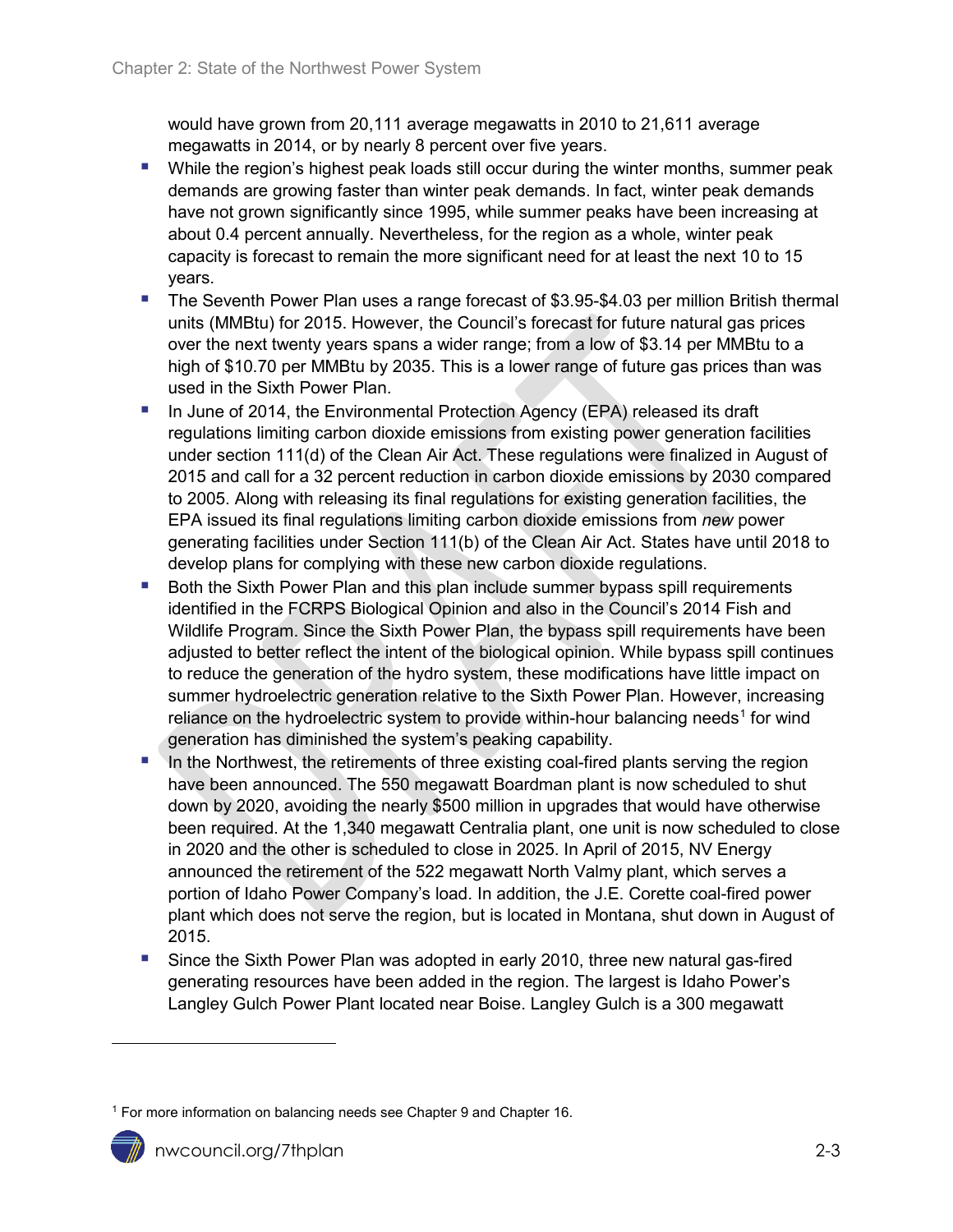combined-cycle project that entered service in July 2012. Portland General Electric built the 220 megawatt Port Westward II, a reciprocating engine, in 2014 and is currently building the Carty Generating Station, a new 440 megawatt combined-cycle project at Boardman which is expected to be in service in 2016.

- From 2010 through 2014, about 4,100 megawatts of wind nameplate capacity was added to the region – about equal to the development during the previous five year period. By the end of 2014, wind nameplate capacity in the region totaled just over 8,700 megawatts. However, only about 5,550 megawatts of that nameplate capacity currently serves Northwest loads. The remaining 3,150 megawatts of wind nameplate capacity is presently contracted to utilities outside the region, primarily California.
- Spot market prices for wholesale power continue to be quite low, due to increasing penetration of renewable resources with low variable operating costs and low natural gas prices, and do not provide an accurate representation of the avoided cost of new resources. The low spot market prices for power affect the region's utilities differently. Utilities with limited exposure to market prices may be largely unaffected. For example, utilities whose resources closely match their customers' demands have little need to buy or sell power in the wholesale spot market. On the other hand, utilities whose resources and loads are not as closely balanced can be greatly – and very differently – affected depending on whether their resources are surplus or deficit.
- The region exceeded the Sixth Power Plan's five-year goal of 1,200 average megawatts of energy efficiency for 2010-2014 by 25 percent, achieving nearly 1,500 average megawatts of savings. Actual average utility costs for energy efficiency acquisitions have remained well below the cost of other types of new resources and wholesale market prices.
- The character of the region's power system is changing. Historically, needs for new resources were driven mostly by energy deficits. Today, however, needs for peaking capacity and system flexibility are also emerging, expanding the focus of the region's planning and development of new resources to address these system needs in addition to energy. Since 2000, about 5,900 megawatts of natural gas-fired generation has been added in the region. During that same period, over 9,000 megawatts of wind power has also been built in the region. The large increase in wind generation has meant that utilities must hold more resources in reserve to help balance demand minute-to-minute; hence the need for system flexibility has become a concern. The Council estimates that the region will have sufficient generation and demand side capability on its existing system to meet balancing and flexibility reserve requirements over the next six years. The mechanism for accessing this capability, however, may not be available to all Balancing Authorities depending on market structure/availability.
- Conditions vary across the region and from utility to utility. Some have growing loads; others are flat or have lost large customers. Some have surplus resources and others face deficits. These differences affect utilities' incentives to acquire resources, including energy efficiency.
- **Regional power supply planning matters are becoming increasingly linked with electric** transmission and natural gas matters, requiring greater coordination.

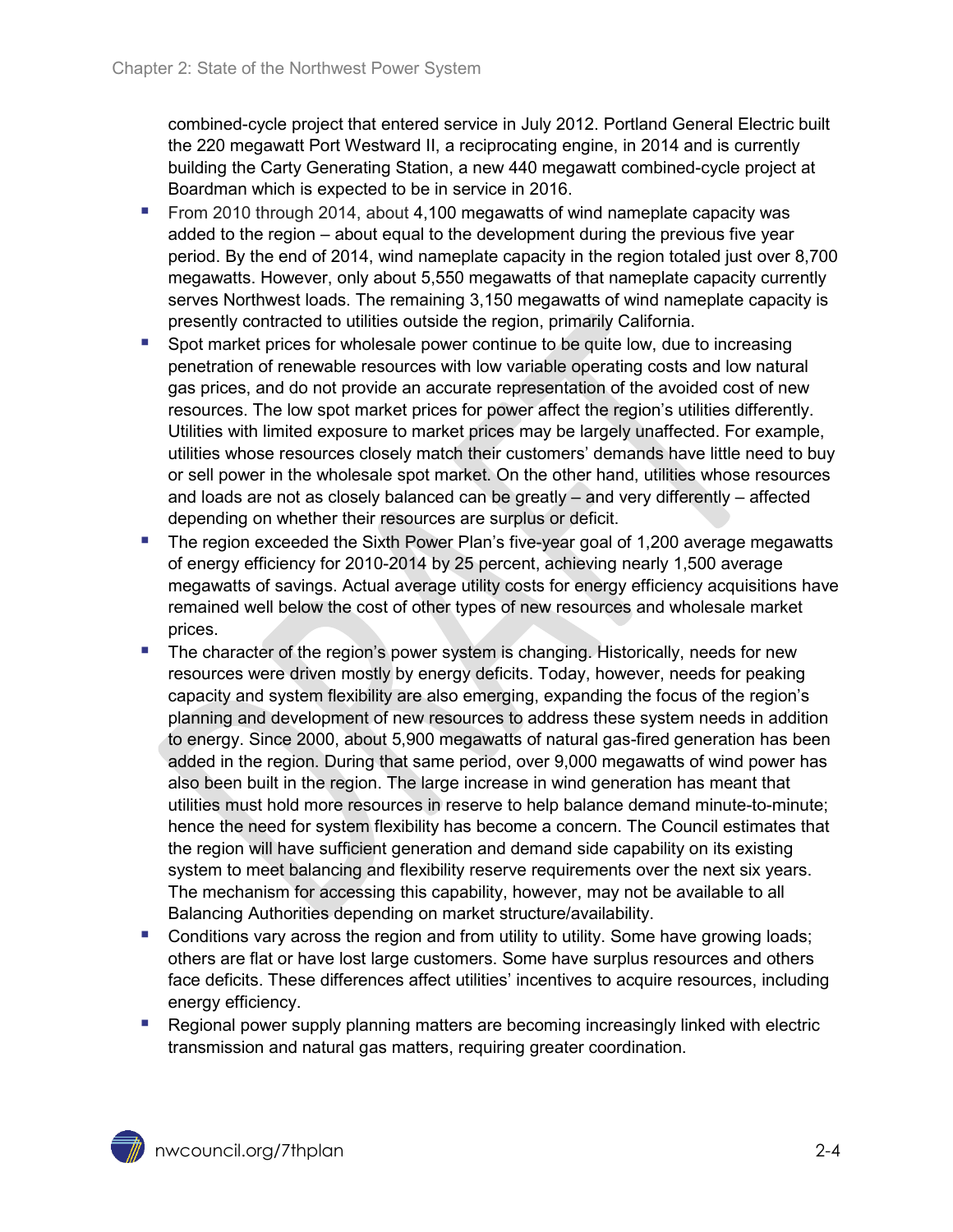# <span id="page-4-0"></span>STATE OF THE SYSTEM

#### <span id="page-4-1"></span>Regional Economic Conditions

Employment and job creation in the Pacific Northwest remained sluggish during 2010 and 2011, growing from 6.11 million jobs in 2009 to 6.14 million jobs in 2011, adding just 150,000 jobs each year. Since 2011, however, employment has grown by over 500,000 jobs per year to 6.3 million jobs in the region in 2014. During the last five years, gross state product (expressed in constant 2012 dollars) for Idaho, Montana, Oregon, and Washington increased from about \$560 billion dollars in 2010 to about \$670 billion in 2014, a net increase of \$110 billion. Based on these figures, the regional economy grew at a nominal annual rate of 2.26 percent per year during 2010 to 2014.

Sectors with economic growth during the last several years included durable goods manufacturing, information technology, health care, and technical services. Declining sectors included construction, mining, transportation, wholesale trade, and government services. Overall, these changes are consistent with an ongoing general structural shift in the regional economy towards less energyintensive industries.

Forecasts used for the Seventh Power Plan showed the region's economy growing at a fairly healthy pace, consistent with long-term historical trends. The region's population is projected to grow to over 16 million by 2035 at an annual rate of 0.9 percent. Regional personal income, both in total and on a per-capita basis, has been on the upswing and is projected to continue, although at a slower rate. From 1989 through 2009 regional personal incomes grew by about 3.9 percent per year. The Seventh Power Plan forecasts personal income growth to average 2.9 percent per year over the coming two decades. Between 2015 and 2035, commercial employment is expected to grow at an annual rate of 0.9 percent, with total employment growing from 6.4 million in 2015 to about 7.7 million by 2035.

Economic conditions also vary within the region. For example, metropolitan areas with diverse economic bases have tended to fare better than rural areas, which have traditionally been more dependent on specific industries.

# <span id="page-4-2"></span>Electricity Demand

Between 2010 and 2014, regional electricity weather normalized loads, inclusive of the Direct Service Industries or DSIs (the large industrial customers historically served directly by Bonneville) increased slightly, growing from 20,617 average megawatts to 21,164 average megawatts. This five year increase of just under 550 average megawatts represents a total growth of just over 3 percent. If these large customer's loads are excluded, regional electricity loads grew from 20,111 average megawatts in 2010 to 20,454 average megawatts in 2014. This is an increase of 343 average megawatts of just under 2 percent growth over five years.

While overall regional loads appear to be gradually returning to pre-recession levels, the increase has been slow. On a weather-adjusted basis, total regional loads (excluding DSIs) reached a high of 20,454 average megawatts in 2008. This is identical to the regional weather-adjusted loads reported for 2014. Thus, regional electric loads finally returned to pre-recession levels in about 2014.

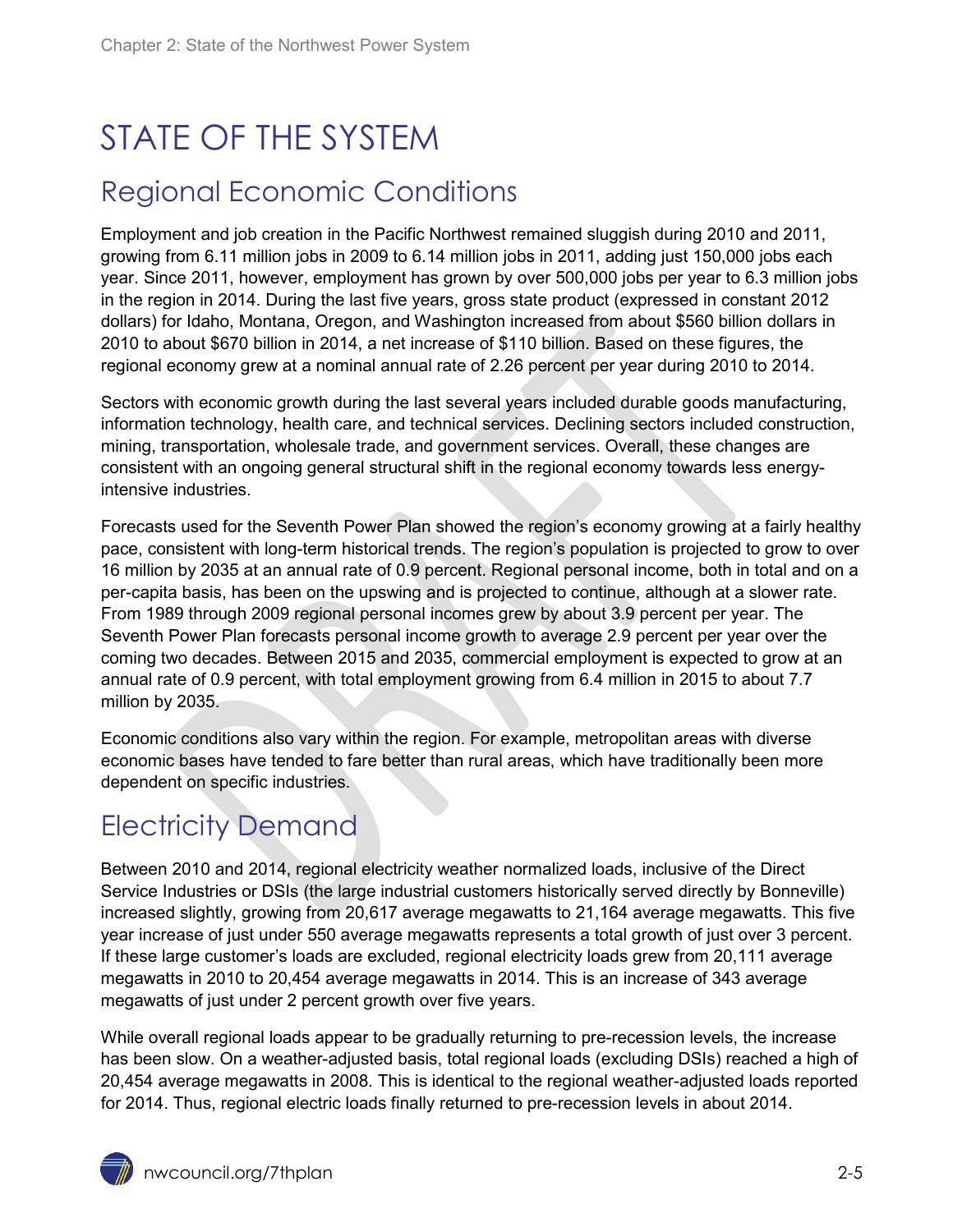However, since these loads are net of the energy-efficiency accomplishments over this period, they mask a far more robust underlying growth rate. Between 2010 and 2014, the Council estimates, based on Bonneville, utility, Energy Trust of Oregon, and NEEA reporting, that regional electricity efficiency savings totaled nearly 1500 average megawatts. Without those savings, regional loads, inclusive of the DSIs, would have grown from 20,617 average megawatts in 2010 to 22,660 average megawatts in 2014, or by nearly 10 percent over five years.

While the region's highest peak loads still occur during the winter months, summer peak demands are growing faster than winter peak demands. In fact, winter peak demands have not grown significantly since 1995, while summer peaks have been increasing at about 0.4 percent annually. At least two of the region's investor owned utilities, Idaho Power Company and Portland General Electric, have summer peak demands that are higher or nearly equivalent to their winter peak demands. Nevertheless, for the region as a whole, winter peak capacity is forecast to remain the more significant need for at least the next 10 to 15 years.

One of the newer segments contributing to demand has been data centers. Custom and mid-tier data centers have been attracted to the Pacific Northwest by financial and tax incentives, low electricity prices, and a skilled professional base. The Seventh Power Plan forecasts that electricity use by data centers could increase from their current level of 350 to 400 average megawatts to as much as 900 average megawatts by 2035. More recently, as a result of the legalization of cannabis production in Washington and Oregon, indoor agriculture is anticipated to contribute to between 100 and 200 average megawatts of increased electricity demand over the next twenty years. The Council's Seventh Power Plan also anticipates significant growth in electricity use in the transportation sector, forecasting that plug-in electric vehicles could add 160 to 625 average megawatts to regional electricity use by 2035.

Acting in the opposite direction are the anticipated impacts of new federal appliance, lighting, and equipment standards. These new and revised federal standards are forecast to reduce future load growth by nearly 1500 average megawatts over the 20 year period covered by the Seventh Power Plan.

# <span id="page-5-0"></span>Natural Gas Markets and Prices

When the Council adopted its Sixth Power Plan in early 2010, market prices for natural gas had just dropped dramatically. U.S. average wellhead prices for natural gas, which averaged \$8.24 per million British thermal units (MMBtu) in 2008, fell by more than half to \$3.76 per MMBtu in 2009.

The rapid decline in natural gas prices was the result of the unanticipated, yet massive, transformation of the natural gas industry in the late 2000s. This change was driven by the sudden emergence of the huge potential to produce natural gas from shale formations using hydraulic fracturing techniques.

To a large degree, the natural gas price forecasts used in the Sixth Power Plan reflected the shale gas phenomenon. The forecasts were reasonably accurate during the first two years of the planning period. The plan's medium case forecast showed U.S. wellhead prices of \$4.78 per MMBtu in 2010

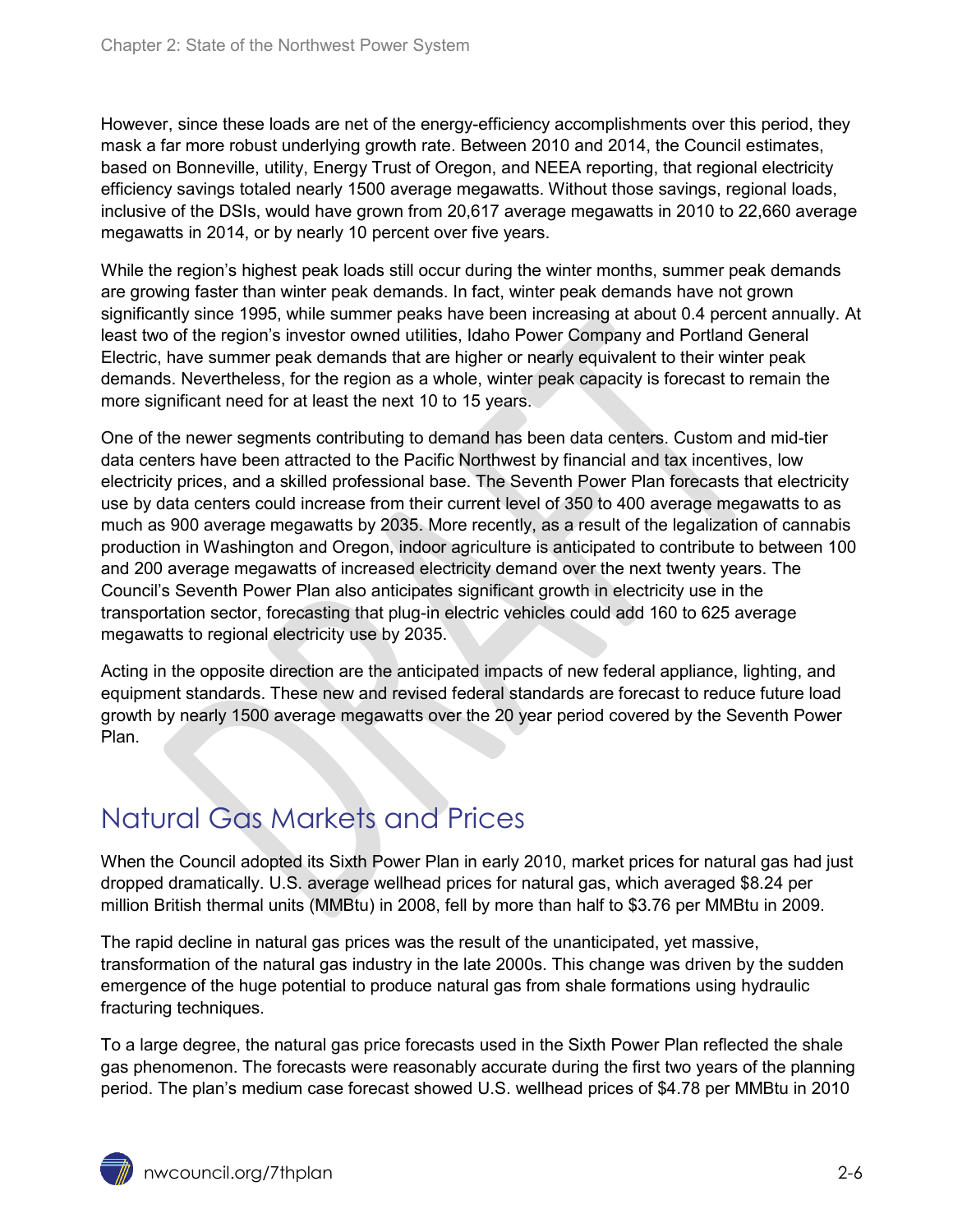and \$5.07 per MMBtu in 2011. These forecasts turned out to be somewhat higher than actual market prices, which averaged \$4.53 per MMBtu in 2010 and \$3.91 per MMBtu in 2011.

Beginning in mid-2011, monthly wellhead gas prices fell fairly rapidly, reaching a low of \$1.98 per MMBtu for the month of April 2012 before rebounding after that. Annual average prices averaged about \$2.59 per MMBtu for 2012, significantly below the Sixth Power Plan's forecast of \$5.10 per MMBtu.

The decline in market prices reversed and began to increase in April 2012, but since late 2014 prices began to decline due to a crash of world oil prices and glut of natural gas production from U.S. shale plays. Wellhead prices in 2014 averaged about \$3.84 per MMBtu (in 2012 dollars). As of January 2015 the outlook for 2015 composite wellhead prices was \$3.60 per MMBtu. Since January 2015, oil and natural gas prices have declined further. By September 2015, wellhead price declined to \$2.70 per MMBtu (in 2012 dollars).

The U.S. Department of Energy's (DOE) Annual Energy Outlook 2015 forecasts Henry Hub gas prices will average about \$3.63 per MMBtu during 2015. DOE forecasts that by 2025, Henry Hub gas prices will increase to \$5.35 per MMBtu. By 2035, DOE forecasts natural gas prices will range from a low of \$4.00 per MMBtu to a high of \$8.64 per MMBtu. The Seventh Power Plan uses a range forecast of \$3.95 to \$4.03 per MMBtu in 2015. However, the Council's forecast for future natural gas price over the next twenty years spans a wider range; from a low of \$3.14 per MMBtu to a high of \$10.70 per MMBtu by 2035.

Increasingly, because of its low prices and apparent adequate supplies, natural gas-fired generation is displacing coal-fired generation. Coal to gas fuel switching is partly the result of environmental concerns, but it also reflects changed economics. In particular, it appears that lower market prices for natural gas are combining with higher market prices for coal to make natural gas-fired generating facilities more cost-effective.

# <span id="page-6-0"></span>Emissions Regulations and Impacts

Since the Council issued the Sixth Power Plan there has been extensive environmental regulatory activity that affects the electricity industry, much of it (but not all) relating to the production of electricity from fossil-fueled and especially coal-fired power plants. The list includes:

- Clean Air Act/national ambient air quality standards: The EPA has adopted more stringent standards for NO2, SO2, and particulate emissions, and proposed more stringent standards for ground-level ozone, all of which affect coal-fired power plants.
- **EXT** Clean Air Act/regional haze rule: Continuing assessments and modifications of coal plants are required.
- Clean Air Act/ mercury and air toxics rule: The U.S. Supreme Court recently struck down and remanded the rule to the lower appellate court for further review. Regardless of the appellate court's decision, the EPA is not likely to substantially alter the rule. Many coal-plant owners have already invested in compliance measures.
- **Resource Conservation and Recovery Act/fly ash regulation: In 2015, the EPA issued a new** final regulation for handling coal combustion residuals, including boiler bottom ash, fly ash (ash carried in the flue gas), boiler slag, and products of flue gas desulfurization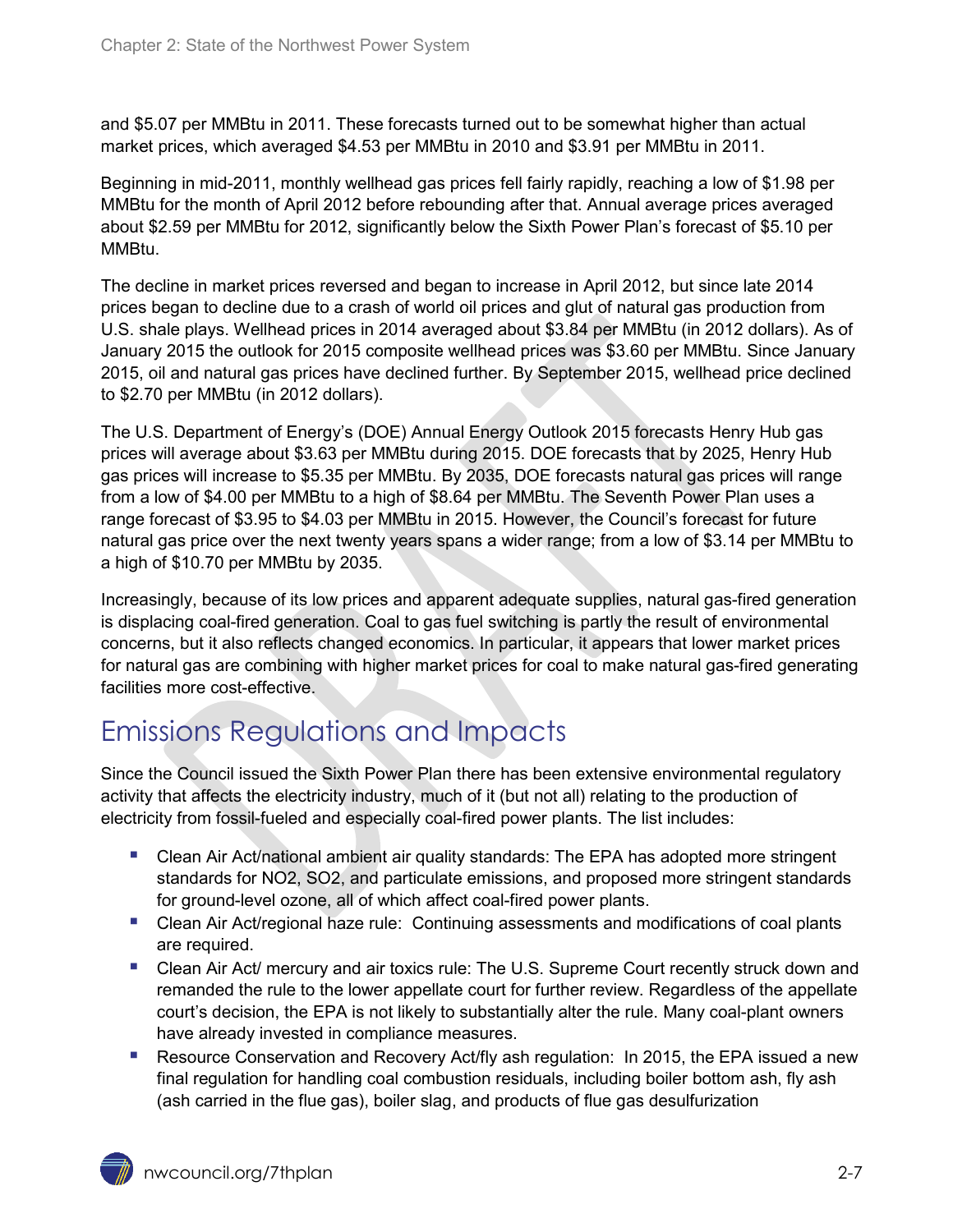- Clean Water Act/proposed revisions to effluent standards: In 2013, EPA proposed revisions to the standards for effluent from steam-electric power generation. The purpose is to strengthen existing controls and reduce wastewater discharges of toxic materials and other pollutants, including mercury, arsenic, lead and selenium, from especially coal-fired generation. Final regulations are expected sometime in 2015.
- Clean Water Act/cooling water intake regulations finalized: The EPA recently issued final regulations establishing new requirements for cooling water intake structures in order to protect aquatic organisms.
- Clean Air Act / carbon dioxide emissions regulations: Most notably, EPA finalized regulations under Sections 111(b) and 111(d) of the Clean Air Act limiting carbon emissions from new and existing fossil-fueled power plants. The Section 111(d) regulations call for a 32 percent reduction in carbon dioxide emissions by 2030 compared to 2005. The regulations are not yet effective (as of the end of September 2015), and will be the subject of extensive litigation.
- **Nuclear Regulatory Commission regulations: In the wake of the Fukushima Reactor accident** in Japan, the Commission is requiring upgrades to existing nuclear power generating facilities to better prepare for external events beyond ordinary design criteria.
- Clean Air Act/development of regulations to reduce fugitive methane emissions from the production and transportation of natural gas.
- **Developing regulatory environment to protect eagles and other migratory birds from threats** posed by the development and operation of wind and solar generating facilities.

Details about these regulatory efforts and their impacts are discussed elsewhere in the power plan, including Appendix I. Noteworthy here, is the collective effect of these environmental regulatory efforts, especially on the region's coal-fired power plants. In addition to the federal regulations, Northwest state policies on carbon emissions and other environmental impacts have all but eliminated construction of *new* coal-fired generating facilities as an option for meeting future resource needs. The issue for the regional power system is the effect of the announced retirements of *existing* plants, and the effect on the power system of state and federal policies that may lead to the retirement of other existing plants.

The [U.S. Energy Information Administration'](http://www.elp.com/articles/2013/07/global-electric-power-use-to-increase-56-percent-by-2040.html)s (EIA's) Annual Energy Outlook 2014 (AEO2014) Reference Case projects that a total of 60 gigawatts of capacity will retire by 2020, which includes the retirements that have already been reported to the EIA. Retirements are being driven in some cases by the compliance costs with new environmental regulations or the need to reduce greenhouse gas emissions. Retirements are also being driven by the age of many existing plants and the need to refurbish them. In addition, as coal prices have risen over the last several years and natural gas prices have dropped, the operating cost advantage that coal has traditionally enjoyed has shrunk.

In the Northwest, the retirements of three existing coal-fired plants serving the region have been announced. The 550 megawatt Boardman plant is now scheduled to shut down by 2020, avoiding the nearly \$500 million in upgrades that would have otherwise been required. At the 1,340 megawatt Centralia plant, one unit is now scheduled to close in 2020 and the other is scheduled to close in 2025. In April of 2015 NV Energy announced the retirement of the 522 megawatt North Valmy plant,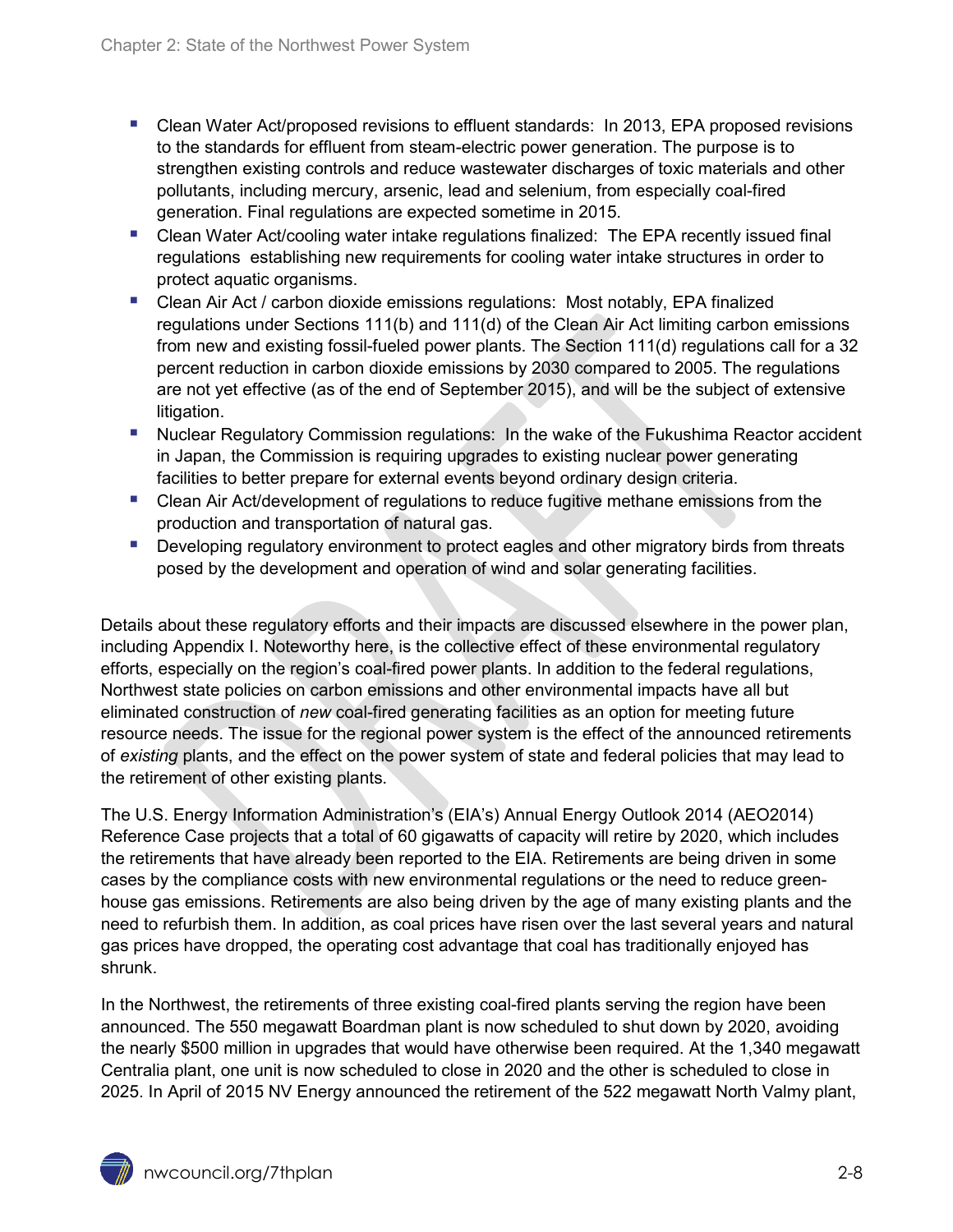which serves a portion of Idaho Power Company's load. In addition, the [J.E. Corette coal-fired power](http://www.power-eng.com/articles/2012/09/coal-fired-power-plant-in-montana-to-be-mothballed.html)  [plant](http://www.power-eng.com/articles/2012/09/coal-fired-power-plant-in-montana-to-be-mothballed.html) which does not serve the region, but is located in Montana, shut down in August of 2015.

Analysis done for the Seventh Power Plan shows that as existing coal-fired power plants are shut down, they are replaced by increased use of existing natural gas-fired generation, energy efficiency, and demand response. These retirements produce significant net reductions in GHG emissions across the region. For example, regional power system carbon dioxide emissions are forecast to decrease from their current average level of about 55 million metric tons per year to around 34 million metric tons per year in 2035 after the retirement of the Boardman, Centralia, and North Valmy plants.

The trend toward retiring existing coal-fired power plants across the U.S. is having other spillover effects on the Northwest region. As domestic coal-fired generation falls, coal producers are turning their attention to offshore markets as a way to continue production. This includes major companies in the Powder River Basin of Wyoming that have ramped up efforts to market their coal to Asian markets and are seeking to ship coal through the Northwest to export terminals near the coast.

Meanwhile, Northwest cities and counties that have climate policies or initiatives include: Seattle, Anacortes, Bellingham, King County, Olympia, and Whatcom County in Washington; Portland, Bend, Corvallis, and Multnomah County in Oregon; Boise, Idaho; and Bozeman and Missoula in Montana.

# <span id="page-8-0"></span>Developments Affecting Power Imports from California

The Northwest and California are interconnected through AC and DC transmission interties with approximately 7,900 megawatts of maximum transfer capability, including 4,800 megawatts on the AC intertie and 3,100 megawatts on the DC intertie. Due to transmission loading on either end, the actual amount of transfer capability is closer to 6,000 megawatts and could be much lower if one of the lines is undergoing maintenance.

The two regions use these interties to share their power resources to help keep costs down. Because California's peak loads occur in the summer, that system normally has surplus capacity during the winter when Northwest loads are highest.

However, a number of changes have occurred in California since the Sixth Power Plan was adopted that have the potential to reduce the availability of winter imports to the Northwest and increase the need for new resources.

In May 2010, the California Water Resources Board adopted a statewide water quality control policy to meet the federal Clean Water Act's requirement to use the best technology available in power plant cooling processes. This is expected to force about 6,659 megawatts of older California generating plants into retirement by 2017. Other expected California resource retirements through 2017 are expected to reduce generation by an additional 1,030 megawatts.

Much of the retiring capacity in California is being replaced with modern gas-fired generation, including combined-cycle combustion turbines that are more fuel-efficient than the once-throughcooling plants and also have lower air emissions. Retiring capacity is also being replaced in California with fast responding simple-cycle combustion turbines that will provide capacity and help integrate renewables.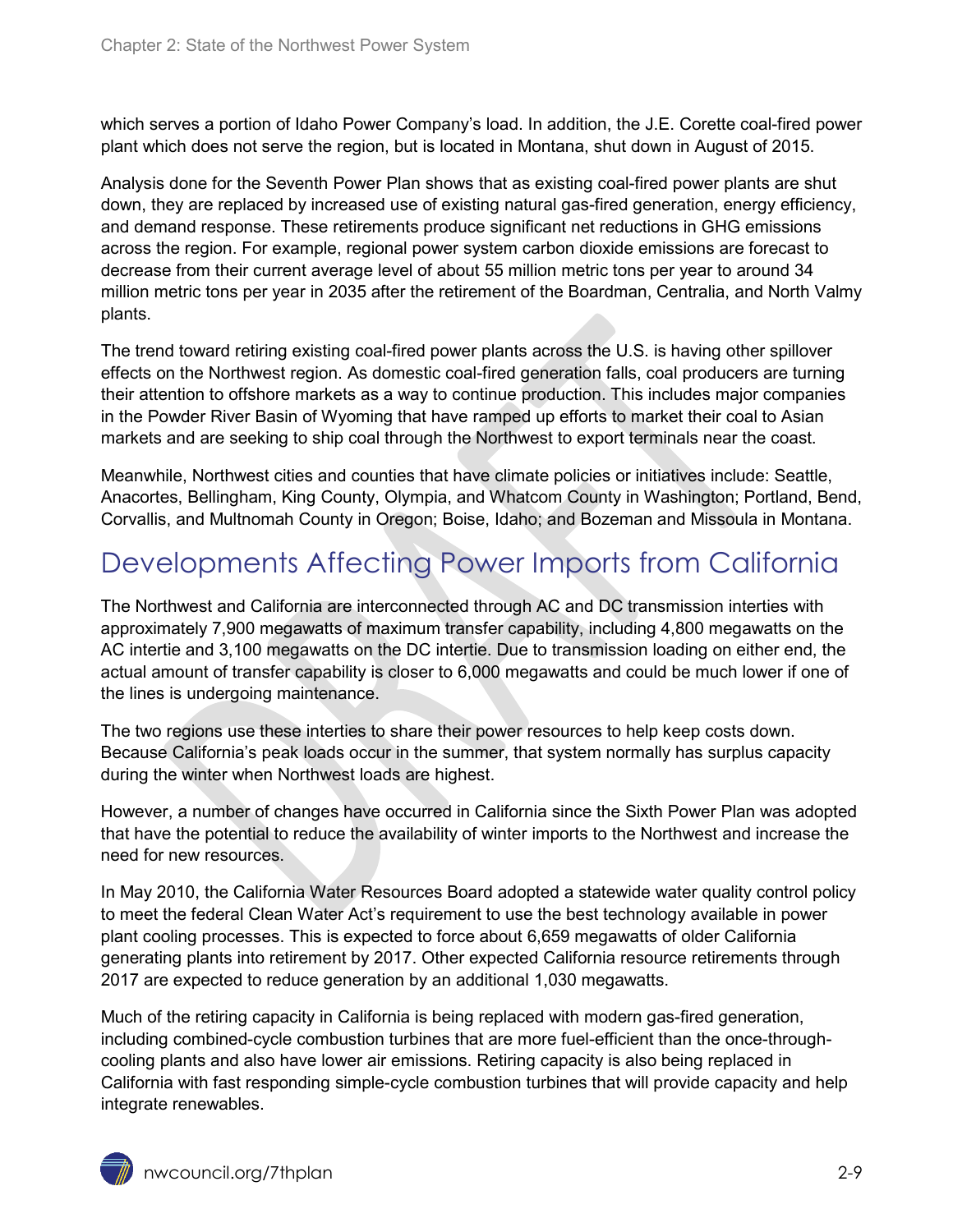Also affecting the California market, both units at the San Onofre Nuclear Generating Station (SONGS), with about 2,200 MW of nameplate capacity, were taken out of service in January 2012 due to excessive wear in steam generator tubes. In June of 2013, the decision was made to retire the SONGS units.

Based on this information regarding California resources and considering California's load projections, the Council's Resource Adequacy Advisory Committee recommended limiting winter spot market imports to 2,500 megawatts. A review of historical south-to-north intertie transfer capability for winter months led the advisory committee to also recommend limiting the maximum south-to-north transfer capability to 3,400 megawatts.

Prior to the development of the Seventh Power Plan, the Council commissioned a study of market supplies available from California. The Energy GPS<sup>[2](#page-9-0)</sup> study concluded that power surpluses from California during winter months are highly likely to exceed the south-to-north intertie transfer capability.

Another major factor is California's increasing reliance on renewable resources to meet its energy needs. In 2011, the California legislature passed a law requiring the state's utilities to serve 25 percent of their retail customers' loads with qualified renewable resources by 2016; this requirement increases to 33 percent by 2020. The law also established new policies limiting the use of renewable generation from outside California to meet the requirements. In September of 2015, the California legislature increased the minimum requirement to 50 percent by 2030. Many California utilities are already serving 20 percent or more of their customers' needs with renewable energy.

In order to meet these increasing renewable portfolio standards (RPS), California utilities have been increasingly turning to solar power development, as costs for photovoltaic systems have been falling rapidly. In 2014, solar power plants in California produced 10,555 gigawatt-hours (GWh) or 5.35 percent of the state's total electricity production. In August of 2015, California recorded its highest solar output to date, with 6341 megawatts of solar capacity contributing to meeting that states electricity needs. The large scale of solar development in California, however, presents significant challenges for power system operations and affects Northwest power markets.

Since the RPS are based on an energy metric (i.e. RPS resources must meet a minimum share of annual energy demand) and both solar and wind generation only operate a fraction of the hours in a year, the peak output of such systems is significantly (3 to 6 times) higher than the average output. As a result, integrating these resources into the existing power system requires that generation (usually gas-fired) must be ready to ramp-up or ramp-down to offset increases or decreases in wind and solar output. This gas-fired generation cannot be used to provide other types of reserves when it is designated for integration.

Separate from the physical integration challenges associated with increasingly larger amounts of wind and solar generation on the system, is the impact that these low-variable cost resources have on wholesale market prices. The spring and early summer months are when Northwest hydroelectric

 $\ddot{\phantom{a}}$ 

<span id="page-9-0"></span><sup>2</sup> Belden, Tim and Turkheimer, Joel, "Southwest Import Capacity", June 12, 2014, see [www.nwcouncil.org/energy/resource/home/.](http://www.nwcouncil.org/energy/resource/home/)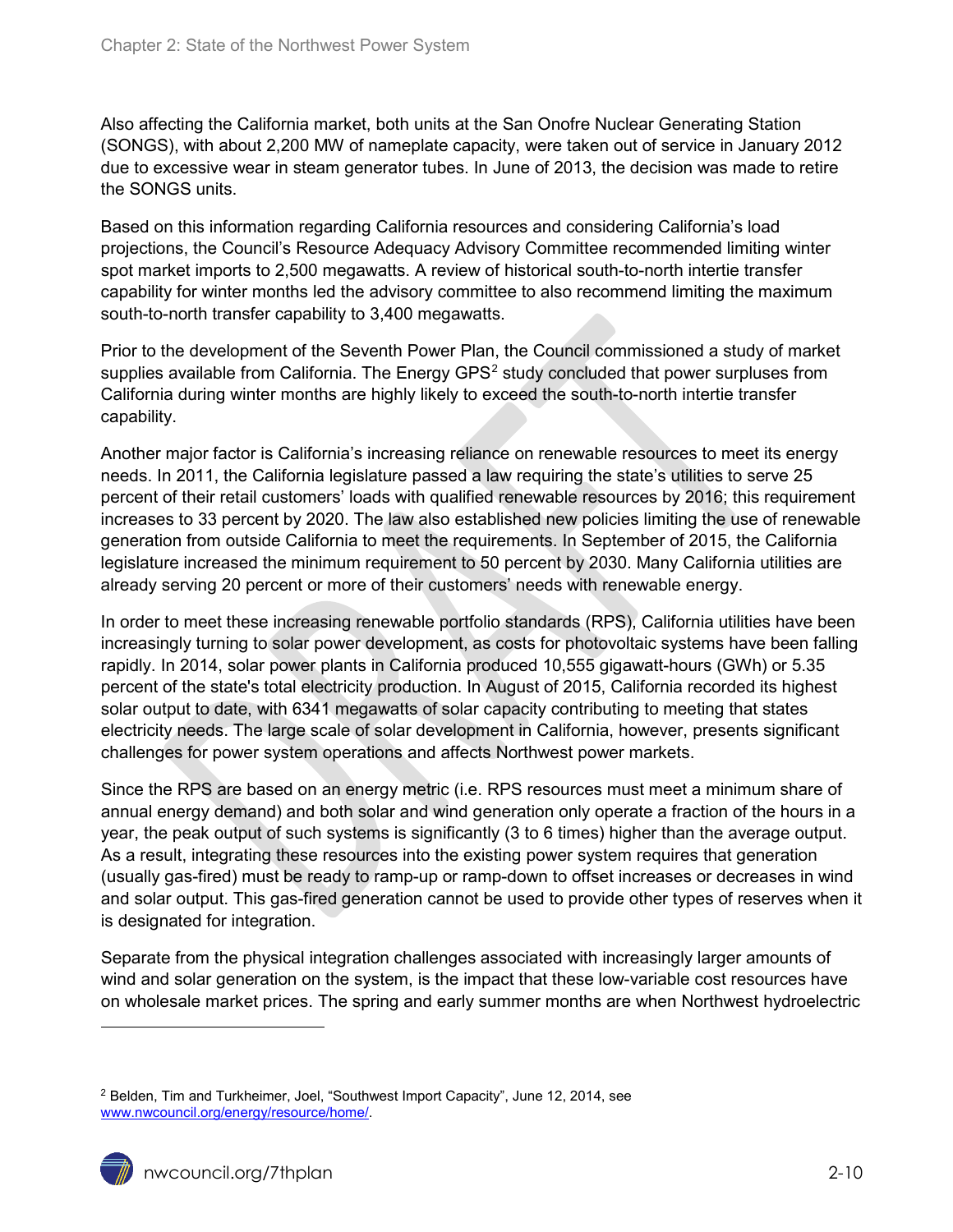generation peaks due to spring runoff. This is also the period of the year when both wind and solar generation tend to be at their highest. The coincidence of the peak output of all three renewable resources, hydro, solar, and wind, can produce extremely low market prices due to supply far outstripping demand.

Unfortunately, wind resources contribute little to meeting peak demands and solar generation is typically much higher during summer months, which means less capacity would be available during the Northwest's peak season in winter. However, combustion turbines are used to provide withinhour balancing needs for renewable resources, some of their capacity might be available in winter for Northwest use. California is using summer-only demand response programs to help reduce its summer resource needs. This may reduce the amount of thermal generation peaking capacity available to serve Northwest loads in winter.

#### <span id="page-10-0"></span>Wholesale Power Markets and Prices

For the Seventh Power Plan, three factors were identified as being likely to significantly influence future conditions in wholesale power markets: market prices for natural gas; potential new regulatory requirements for generating resources that emit greenhouse gases; and development of renewable resources to satisfy requirements of state renewable portfolio standards. A range of forecasts of wholesale power prices was then prepared using alternative assumptions about these factors.

Since the Sixth Power plan was adopted in early 2010, developments across all three of these areas have occurred that will directly impact future wholesale power market prices. First, the supply-side impacts of shale gas continue to unfold, causing market prices for natural gas to remain at low levels. Second, there are now federal regulatory mechanisms to reduce greenhouse gas emissions. Third, renewable resource development has added significant amounts of new generating resources whose output has very low variable operating cost. The combination of large amounts of new renewable resources in the Western wholesale power market and large supplies of hydroelectric generation, both of which have low variable operating costs, is producing very low spot market prices for wholesale power more often.

These and other factors (modest growth in demand for electricity) have caused actual spot market prices for wholesale power supplies during the last several years to be at or even below the low end of the range of forecasts used for the Sixth Power Plan. For example, actual spot market prices for wholesale power supplies bought and sold at the Mid-Columbia trading hub averaged about \$26 per megawatt-hour during the period July 2014 through June 2015. In contrast, average prices for calendar year 2008 were 240 percent higher. The Council's Seventh Power Plan forecast for spot market prices ranges from an average of \$29 per megawatt hour to an average of \$60 per megawatt hour over the next twenty years.

The low spot market prices for power affect the region's utilities differently. Utilities with limited exposure to market prices may be largely unaffected. For example, utilities whose resources closely match their customers' demands have little need to buy or sell power in the wholesale spot market. On the other hand, utilities whose resources and loads are not as closely balanced can be greatly – and very differently – affected depending on whether their resources are surplus or deficit.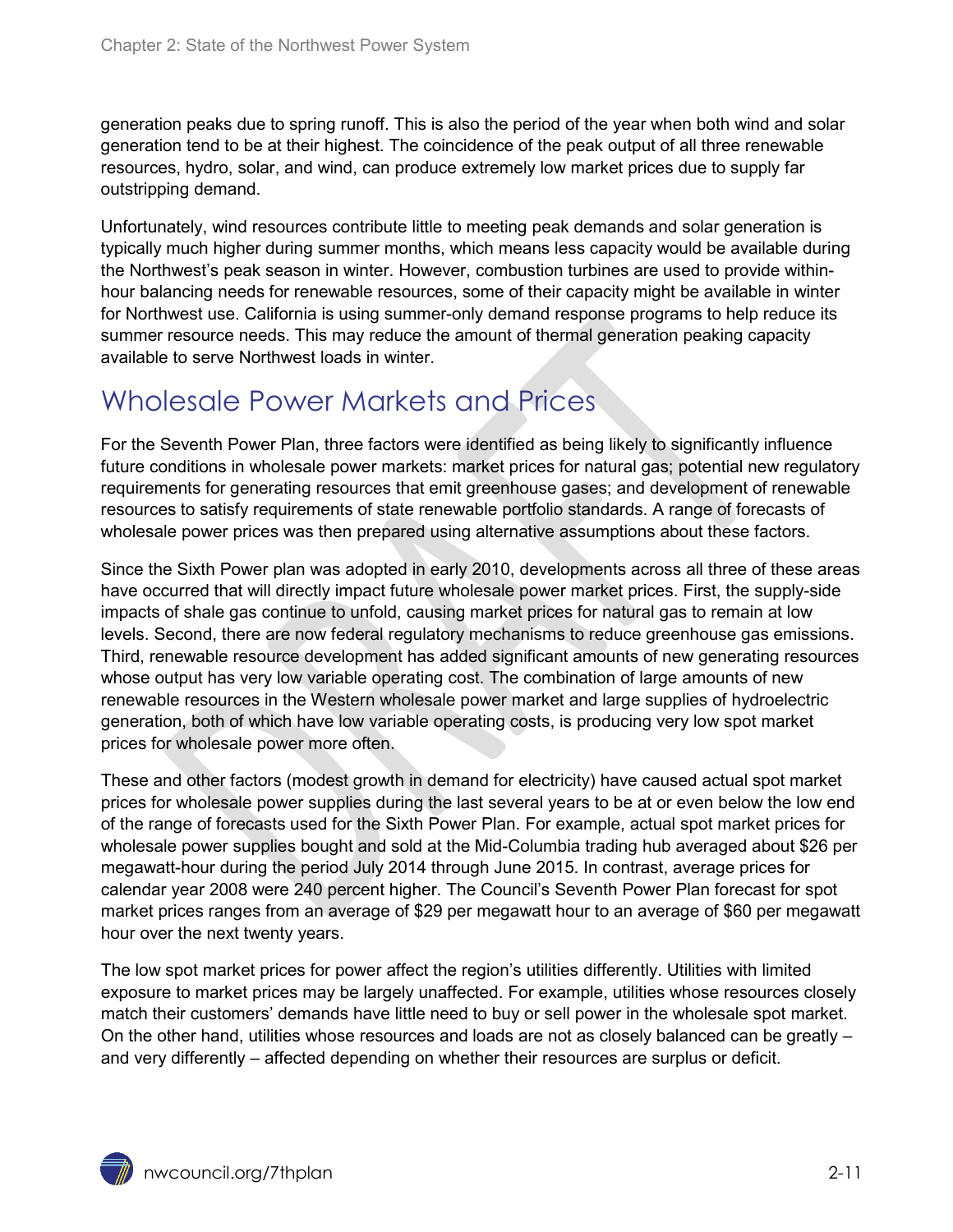Some of the region's hydro-based utilities have surplus power supplies at certain times of the year and depend on revenues from sales of their excess power into the wholesale market to keep power rates low. These utilities can experience significant revenue shortfalls and budgetary pressures when wholesale market prices are low. For hydro-based utilities, the impacts are magnified if the surplus energy they have to sell during the spring runoff coincides with surplus generation from other hydro systems, driving spot market prices to very low levels. This occurred during the period from April 2011 through July 2011, when spot market prices averaged well under \$15 per megawatt-hour.

Conversely, utilities that do not have enough long-term resources to meet all of their customers' loads are net buyers in the short-term wholesale markets. When spot market prices are low, their power purchase costs are also low, reducing upward pressure on their retail electric rates. Relying on market purchases can be risky, as illustrated during the 2001 Western energy crisis. However, for now, these utilities are reaping the benefits of low market prices.

For all utilities, the depressed spot market prices for wholesale power are currently below the full cost of virtually any new form of generating resource.

#### <span id="page-11-0"></span>Implementation of Bonneville Tiered Rates

In October 2011, the Bonneville Power Administration implemented tiered rates for its sales of wholesale power to the region's public utilities. Bonneville's tiered rates are designed to allocate the benefits of the existing federal power system and provide more direct price signals about the costs of new resources to meet load growth.

Under tiered rates, Bonneville's power sales are divided into two distinct blocks, or tiers. The rate for tier 1 power sales is based on the embedded cost of the existing federal power system. The tier 2 rate is set at Bonneville's cost to acquire power supplies from other sources. When a utility customer exceeds its allocation of tier 1 power, it can elect to buy tier 2 power from Bonneville, or it can acquire new resources itself. The alternatives include utility development of new energy-efficiency and/or generating resources, as well as wholesale power purchases from third party suppliers.

Currently, the average cost of Bonneville's tier 1 power is roughly \$32 per megawatt-hour. With the exception of energy efficiency, this is below the typical cost to develop new resources. Ninety of Bonneville's public utility customers are projected to exceed their tier 1 allocations in 2017 and thus will have to acquire additional resources.<sup>[3](#page-11-1)</sup> The prospect of exceeding their tier 1 allocation in the future may already be influencing their behavior. There is anecdotal evidence that some utilities are taking action to avoid spot market purchases. So to a certain extent, tiered rates are achieving the intended purpose of providing more efficient pricing signals to Bonneville's utility customers.

However, prices for wholesale power purchased in the wholesale market remain relatively low, often below the cost of new resources or even below Bonneville's tier 1 rate. While spot market prices can be quite volatile, the addition of large amounts of new renewable resources with low variable operating costs has contributed to low spot market prices. To the extent that Bonneville or utilities

 $\overline{a}$ 

<span id="page-11-1"></span><sup>3</sup> http://www.bpa.gov/power/pl/regionaldialogue/implementation/documents/docs/Formatted\_Tables\_RHWM\_Process\_2016\_FINAL.xlsx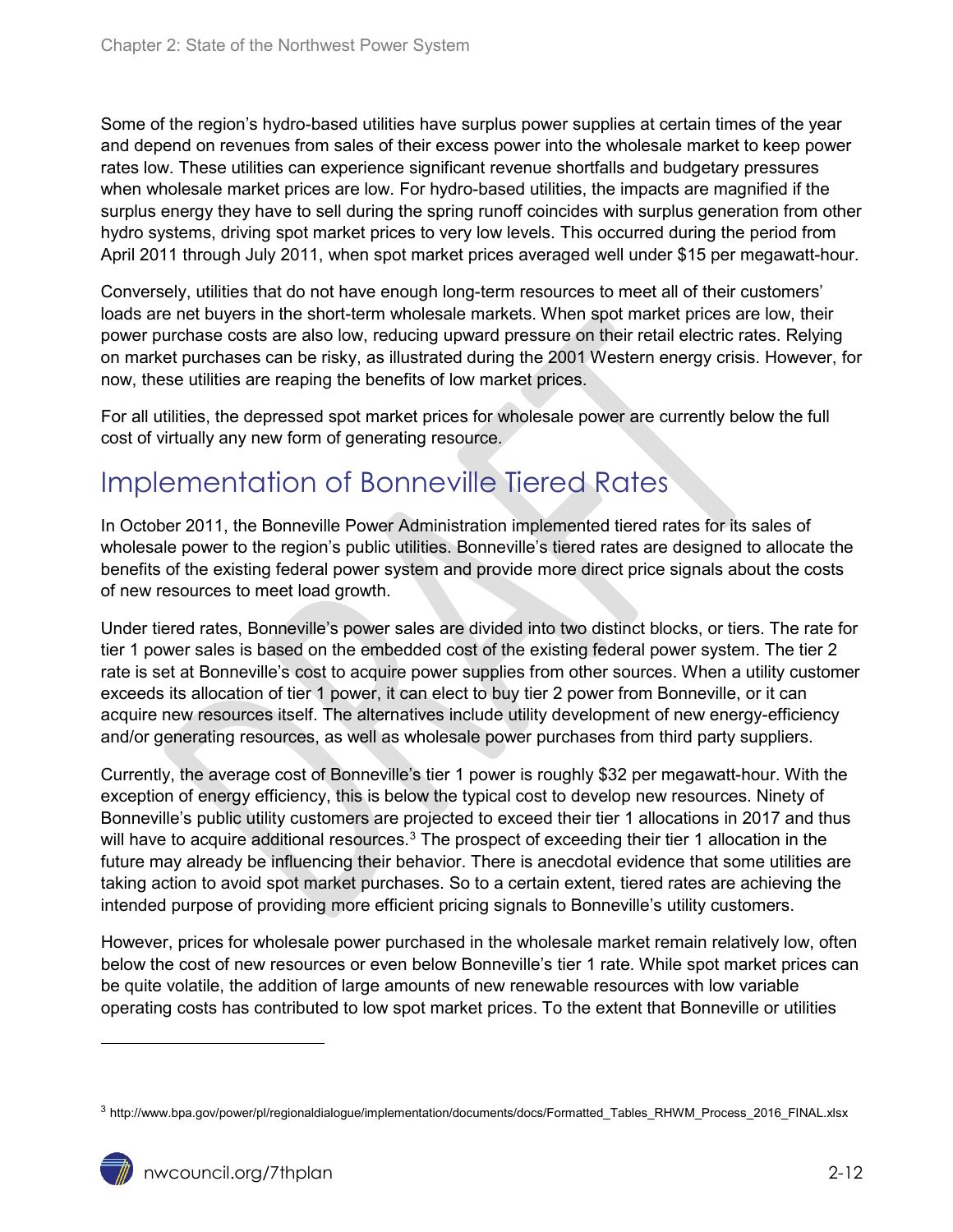purchase power in the short-term market to meet their incremental resource needs, this mutes the tier 2 price signal.

Finally, there is also the matter of whether and how the price signal provided by Bonneville's tiered rates is passed through to each utility's retail electric customers. Retail customers are the end-users of electricity; their behavior affects load growth and load shapes. By incorporating Bonneville's price signals, utilities could influence their retail customers to reduce their total use of electricity and their peak demand by modifying their retail rate structures, by designing and executing energy efficiency and demand response programs, or a combination of these policies. The Region's Utilities Face Varying Circumstances

Utilities across the region have experienced a variety of challenges and successes in the last few years. Some were expected and some are new, reflecting an ever-changing operating environment. As a result, the needs and incentives to acquire new resources also vary among the region's utilities.

Continued economic stagnation, particularly in the region's rural areas, has meant low overall load. Poor economic conditions have also triggered the loss of existing industrial loads as certain manufacturing facilities were shut down. For example, Snohomish County PUD lost a big portion of its industrial load when customer Kimberly-Clark was forced to close its mill in early 2012.

Some utilities now find themselves with power supply resources that exceed their retail customers' demands. For these utilities, low spot market prices for wholesale power reduce the revenues they generate from sales of surplus power, putting pressure on utility budgets. In turn, this can create upward pressure on the utility's retail electric rates.

Meanwhile, a number of utilities have not yet exceeded their entitlements to purchase power from Bonneville at tier 1 rates. These utilities face lower near-term price signals than the cost of new resources. Consequently, their short-term economic incentives to acquire new energy-efficiency resources at costs above the tier 1 rate are reduced.

On the other hand, the region has been a hotbed for new data center loads as companies like Google, Microsoft, and Facebook take advantage of the mild climate and low electricity prices to develop facilities in the Northwest. For example, Amazon has recently built data centers in the Umatilla Electric service territory, increasing their load substantially. Several of the Mid-Columbia PUDs have also seen significant growth as new data centers locate in their territory.

Certain utilities adding large new retail customers face the prospect of growing enough to become subject to higher state renewable requirements. These utilities may also exceed their entitlement to purchase power from Bonneville at tier 1 rates.

The first Centralia and Boardman coal-fired power plants will be retired in 2020 and the second Centralia and North Valmy coal-fired power plants will be retired in 2025. These planned retirements will eventually increase regional and individual utilities' needs for new resources, particularly among the region's investor-owned utilities.

As noted above, low spot market prices for wholesale power can be detrimental for utilities with surplus resources. However, low market prices can be beneficial for utilities whose long-term resources (including tier 1 purchases from Bonneville) are not sufficient to meet their retail

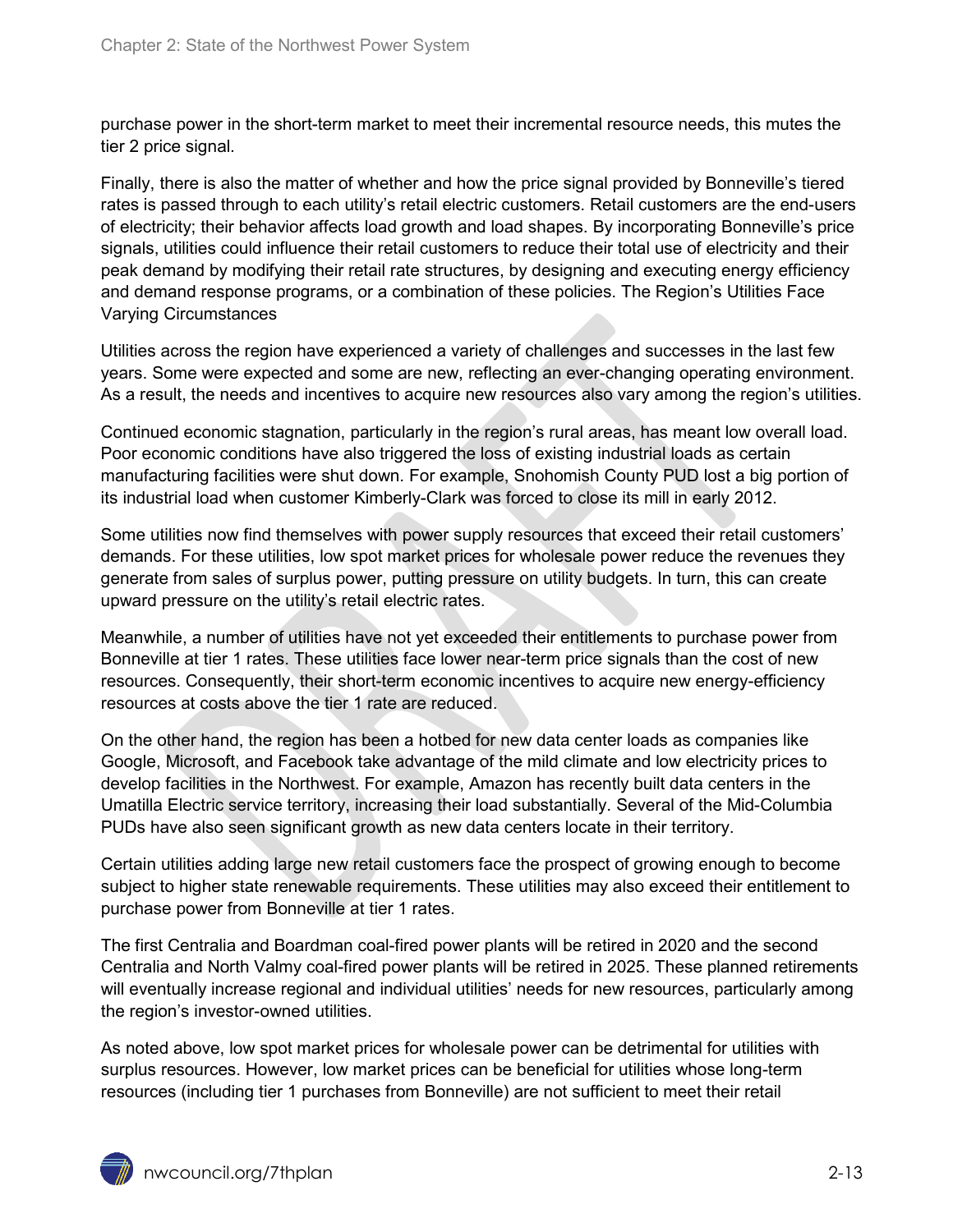customers' demands. Purchases from the short-term wholesale market can be a low-cost source of power to help fill these utilities' deficits. This can create an economic incentive to rely on short-term market purchases as an alternative to making long-term investments in higher-cost new resources.

Small and rural utilities face special challenges in acquiring efficiency resources. These include the absence of economies of scale enjoyed by larger utilities in urban areas and less availability of qualified contractors. Approaches to acquire energy efficiency must be tailored to meet their unique needs. Pursuant to actions recommended in the Sixth Power Plan, Bonneville, NEEA, and the Council's Regional Technical Forum have established work groups and policies to address those needs. In addition, Bonneville also established a low-income working group to address the needs of those consumers in the region who lack the means to participate in utility programs but may have significant opportunities for energy efficiency in their residences.

## <span id="page-13-0"></span>Energy Efficiency Achievements

The Sixth Power Plan identified a range of likely energy efficiency resource acquisition during 2010 to 2014 of between 1,100 and 1,400 average megawatts. Within this range, the plan recommended setting budgets and taking actions to acquire 1,200 average megawatts of savings from utility program implementation, market transformation efforts, and codes and standards.

The plan estimated that the region would ramp up its pace of acquisition during the initial five-year period. Despite a sluggish economy, which limited new building construction and equipment replacement, the region's overall acquisition exceeded the Council's ramp-up expectations surpassing the high end of the expected savings range.

Over the first five years of the Sixth Power Plan, the region's utilities, the Bonneville Power Administration, Energy Trust of Oregon, and Northwest Energy Efficiency Alliance (NEEA) acquired nearly 1,300 average megawatts of efficiency. In addition to the savings acquired by the utilities, Bonneville, Energy Trust, and NEEA, all four states recently adopted new building energy codes. NEEA estimates that improvements in state energy codes have produced 18 average megawatts of savings over the last five years.

Another significant contributor to savings in recent years is due to the adoption of minimum efficiency standards for energy-using products. Since 2009, the federal Department of Energy has issued final product standards for more than 36 products ranging from refrigerators to utility transformers. Some of these standards took effect in between 2010 and 2014, producing about 50 average megawatts of additional savings during that period. States have also begun to adopt minimum standards for products not covered by federal standards, such as battery chargers.

In addition, consumer uptake of efficient products, outside of direct utility-funded programs, has been particularly strong for lighting equipment since 2010. In part, this consumer uptake is due to prior utility programs pushing efficient products into markets and in part it may be due to consumer preference. Together, minimum product standards and consumer uptake added about 220 average megawatts of documentable savings outside of direct utility-funded programs in the 2010 to 2014 period.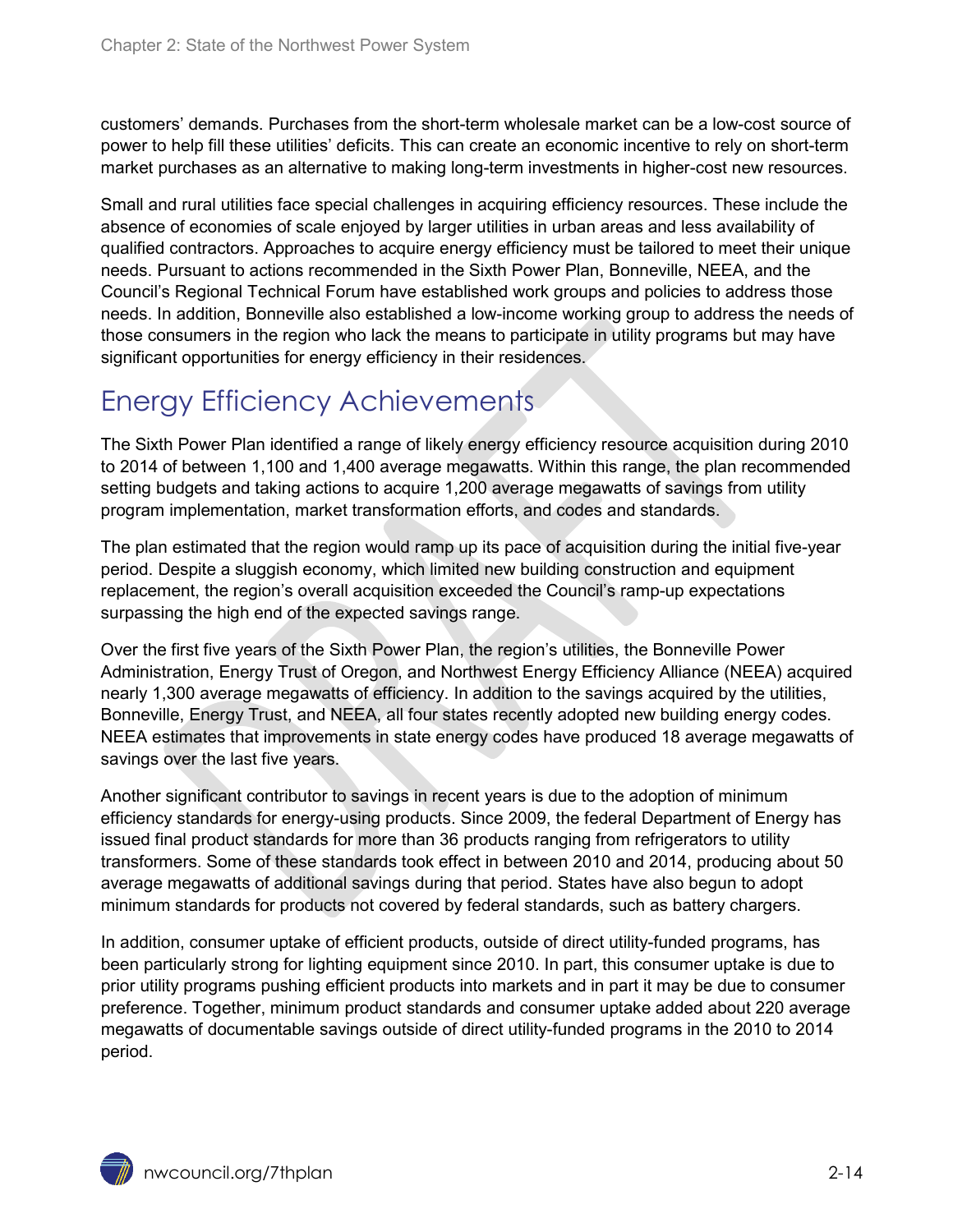All told, between utility-funded programs, state codes and standards, federal standards, and consumer uptake, the region captured about 1500 average megawatts of savings during 2010-2014, achieving 125 percent of the Sixth Power Plan goal and surpassing the high end of the expected savings range.

#### <span id="page-14-0"></span>Demand Response Activities

The two regional utilities with the most experience in acquiring and using demand response, PacifiCorp and Idaho Power, have continued to expand and refine their programs. Both are now exercising control over 700 megawatts of their in-region peak loads. While other regional utilities have not acquired DR to this extent, some are gaining experience with it. PGE has contracted for 28 megawatts of DR in the industrial and commercial sectors, and continues to conduct pilot programs, currently focusing on the residential sector. BPA continues to explore pilot programs and demonstration projects in cooperation with its utility customer, Energy Northwest, and EnerNOC, testing the potential of DR resources' capability to provide winter peak reductions, within-hour balancing of variable energy resources, and strategic transmission relief. BPA has also arranged for 35 to 100 megawatts of contingent reserves to be provided by industrial customers.

Puget Sound Energy and Avista have both conducted demand response pilot programs in the recent past. However, while both companies have identified the technical potential of demand response and evaluated DR as part of their resource planning process, neither of these utilities is currently acquiring DR resources.

#### <span id="page-14-1"></span>Renewable Resources Development

Since the adoption of the Sixth Power Plan, renewable generating resources development has increased significantly. This development was prompted by Renewable Portfolio Standards (RPS) adopted in three of the four Northwest states and in California. Wind energy has been the principal focus of renewable resource development in the Pacific Northwest. From 2010 through 2014 about 4,100 megawatts of wind nameplate capacity was added to the region – about equivalent to the development during the previous five year period. By the end of 2014, wind nameplate capacity in the region totaled just over 8,700 megawatts. However, only about 5,550 megawatts of that nameplate capacity currently serves Northwest loads. The remaining 3,150 megawatts of wind nameplate capacity is presently contracted to utilities outside the region, primarily California.

Snohomish PUD began producing power from its 7.5 megawatt Youngs Creek run-of-river hydro project in October 2011. It is the first new hydropower plant to be built in Snohomish County since the early 1980s.

As noted above, until recently, a considerable amount of wind power was developed in the Northwest for sale to California utilities subject to that state's renewable portfolio standards. However, it is expected that few additional Northwest wind resources will be built for this purpose, despite California having raised its RPS requirement to 33 percent by 2020, and recently increased to 50 percent by 2030. The reason is that restrictions imposed by the California legislature in 2011 effectively block further imports from outside the state to meet RPS needs. Another contributing factor is that costs for solar photovoltaic generation have come down to the point where in-state solar is increasingly competitive with imported wind generation.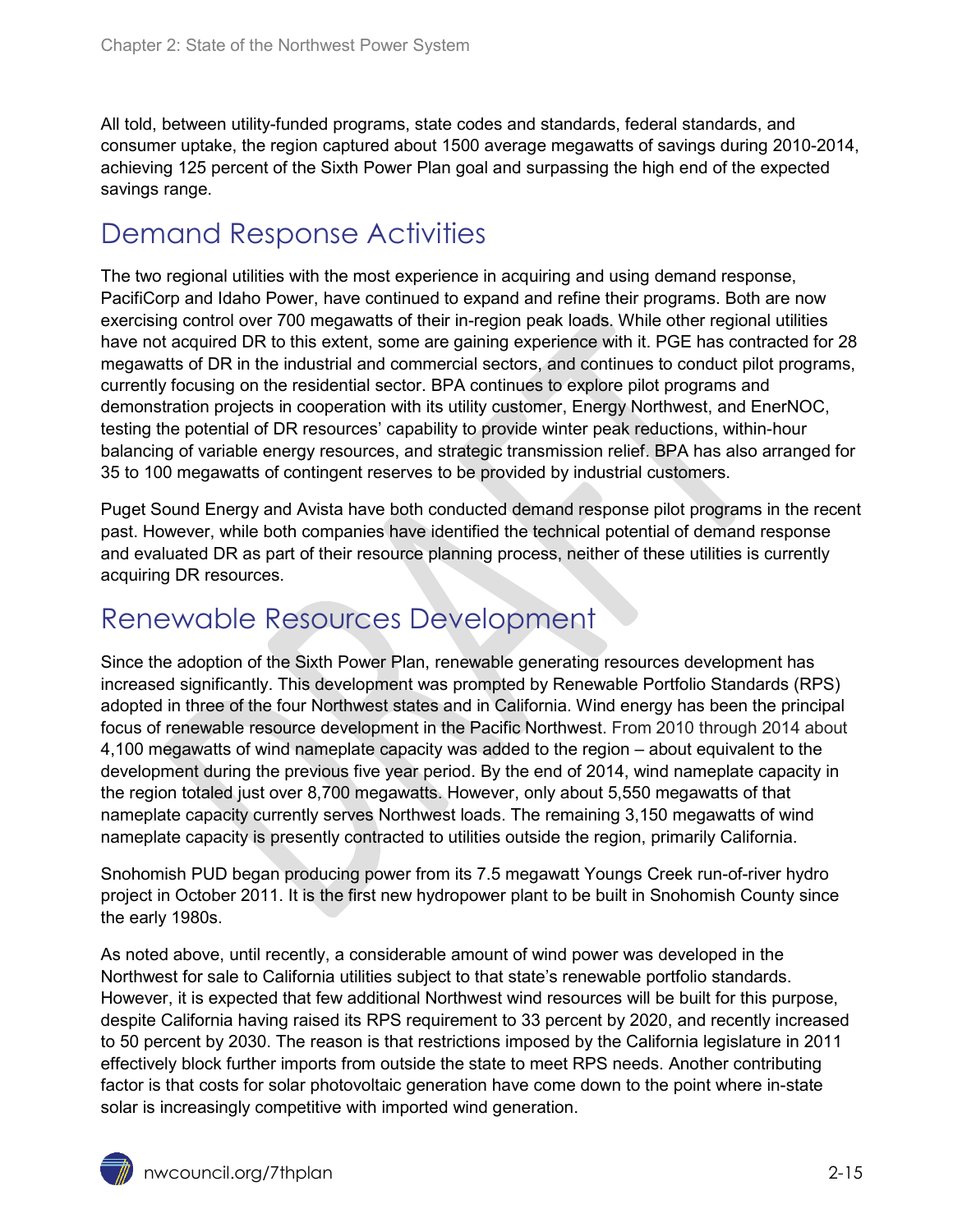In terms of developing renewable resources to meet Northwest RPS needs, actual results have been generally consistent with the Sixth Power Plan. The Sixth Power Plan's resource strategy incorporated projections that the region would add over 1,400 average megawatts of renewable resources over 20 years to meet renewable portfolio standards that the states have enacted. The new renewable resources were anticipated to be almost wholly wind power.

Notable differences between the Sixth Power Plan and this Seventh Power Plan in terms of renewables development include the following:

- 1. While the Sixth Plan assumed renewable resources would be developed to meet 95 percent of RPS targets, recent experience suggests most utilities are actually achieving 100 percent (and sometimes more) of their target levels several years in advance of the requirement.
- 2. Construction of renewable resources to serve the California market is expected to slow, if not end completely.

The quantity of reserves on the Bonneville system to provide balancing services has remained relatively constant, even as wind on the system has increased. Nevertheless, the ability of the hydro system to provide balancing services varies, and at times it has dropped to near zero. At such times, wind generation or delivery schedules are limited to maintain the power system supply and demand balance. This has occurred primarily during very high flow spring months when the hydro system must pass prescribed flow levels for flood control and environmental requirements constrain the ability to pass water over spillways. This occurs when the generation level is high and relatively fixed.

In addition to the limited ability to provide balancing services during these oversupply events, Bonneville has at times had trouble finding markets for its power at acceptable (non-negative) prices. It implemented a controversial policy of displacing wind resources with hydro generation under negative market price conditions when hydro turbine generating capability is available but it could not spill additional water without exceeding Clean Water Act limits on dissolved gas levels.

The Council convened an Oversupply Technical Oversight Committee to recommend actions to reduce oversupply events. The committee developed a number of recommendations to more costeffectively deal with oversupply events. The region continues to develop methods to integrate wind generation into the grid and the last Bonneville oversupply event was in 2011.

Meanwhile, as noted, costs for solar photovoltaic generation have dropped dramatically during the last several years. In the Sixth Power Plan, the Council estimated that solar photovoltaic generation would cost about \$254 per megawatt hour. The Seventh Power Plan's estimated cost of solar photovoltaic generation located in Southern Idaho now ranges from as low as \$66 to \$99 per megawatt hour – a 60 to 75 percent cost reduction. Although solar potential is lower in much of the Northwest compared to other areas such as the Southwest, the economic and commercial viability of solar power has improved such that in the best Northwest sites (e.g., Southern Idaho), the levelized cost of solar production is lower than the levelized cost of wind generation.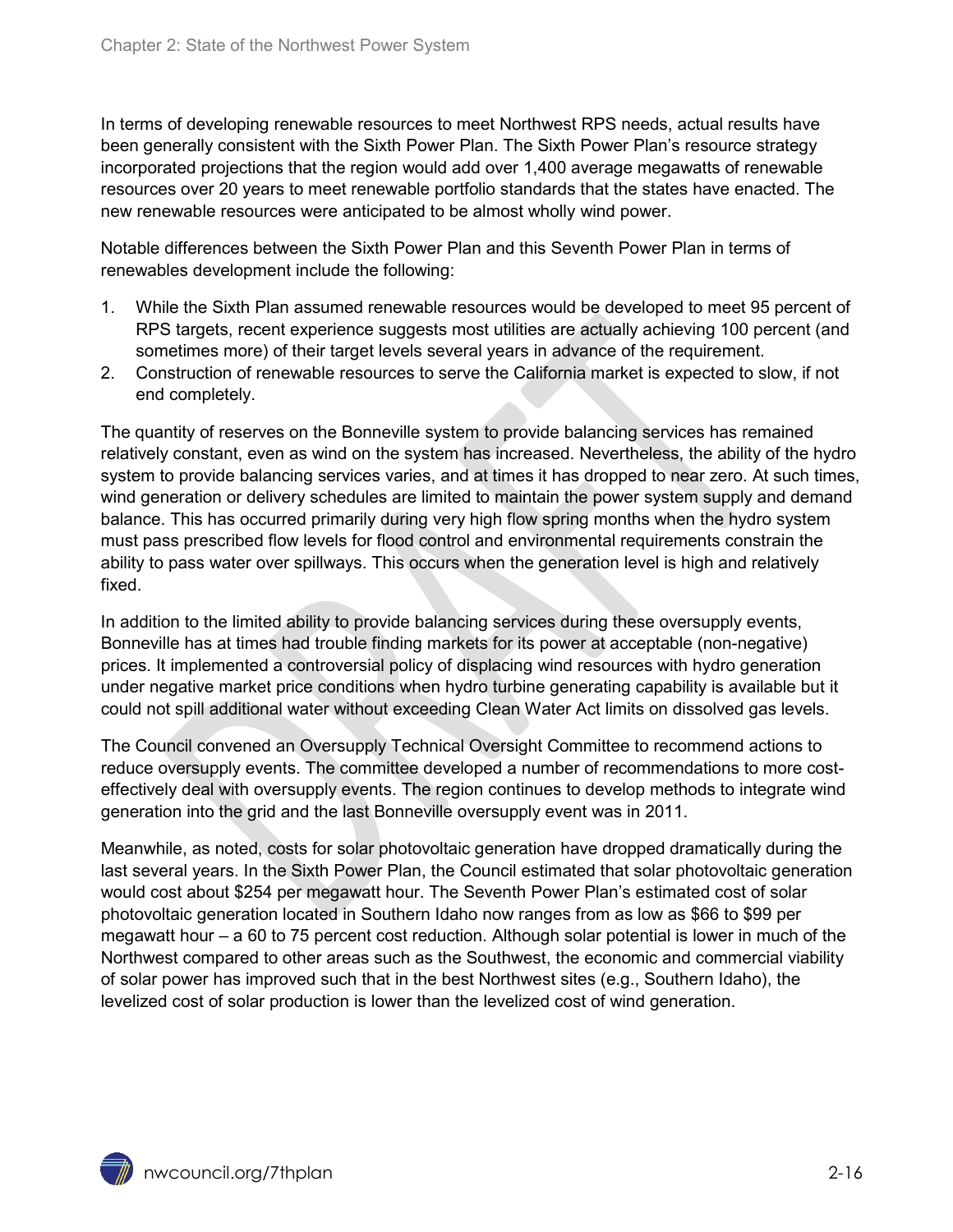# <span id="page-16-0"></span>Additions and Changes to Fossil-Fueled Generating Resources

The Sixth Power Plan's resource strategy called for phased optioning (siting and licensing) of new natural gas-fired generation facilities, including up to 650 megawatts of single-cycle combustion turbines and 3,400 megawatts of combined-cycle combustion turbines. The Sixth Power Plan's resource strategy also recognized it may be necessary to develop additional natural gas-fired generation when individual utilities need to address local capacity, flexibility, or energy needs not captured in the plan's region-wide analysis.

Since the Sixth Power Plan was adopted in early 2010, the largest new natural gas-fired generating resource added in the region is Idaho Power's Langley Gulch Power Plant located near Boise. Langley Gulch is a 300 megawatt combined-cycle project that entered service in July 2012. Portland General Electric built the 220 megawatt Port Westward II, a reciprocating engine, in 2014 and is currently building the Carty Generating Station, a new 440 megawatt combined-cycle project at Boardman which is expected to be in service in 2016.

Since the adoption of the Sixth Plan some utilities have issued requests for proposals (RFPs) to acquire generating resources. An informal survey conducted for the Mid-Term Assessment Report (2012-13) identified RFPs calling for over 3,100 megawatts of conventional generating resources, including base load, intermediate, and peaking resources. It is likely that some of their needs will be met by uncommitted power plants in the region.

For example, in late July 2012, Puget Sound Energy (PSE) and TransAlta announced a power sales contract that will supply base load generation from the Centralia coal-fired plant to PSE from December 2014 to December 2025, including 380 megawatts of coal-fired generation during the period December 2016 to December 2024.

After the Sixth Power Plan was issued, planned retirements of several generating resources were announced, including closure of the 550 megawatt Boardman coal plant in 2020 and closure of one 670 megawatt unit at the Centralia coal plant in 2020 and the other 670 megawatt unit in 2025. More recently the retirement of the 522 megawatt North Valmy coal plant in Nevada by 2025 was announced as well as the closure of the 172 megawatt J.E. Corette coal plant in Montana in 2015. The replacement of the energy and capacity lost as a result of these retirements is addressed in the Seventh Power Plan's resource strategy.

# <span id="page-16-1"></span>Hydropower System Operational Changes

The operational flexibility and generating capability of the Columbia River Basin hydroelectric system has been reduced since 1980 primarily due to efforts to better protect fish and wildlife. Over the past thirty years, the pattern of reservoir storage and release has shifted some winter river flow back into the spring and summer periods during the juvenile salmon migration period. In addition, minimum reservoir elevations have been modified to provide better habitat and food supplies for resident fish. The results of these changes have reduced the hydroelectric system's firm generating capability by about ten percent or by roughly 1,100 average megawatts. Since about 1995, the region's hydroelectric system's peaking capability has dropped by about 5,000 megawatts. Most of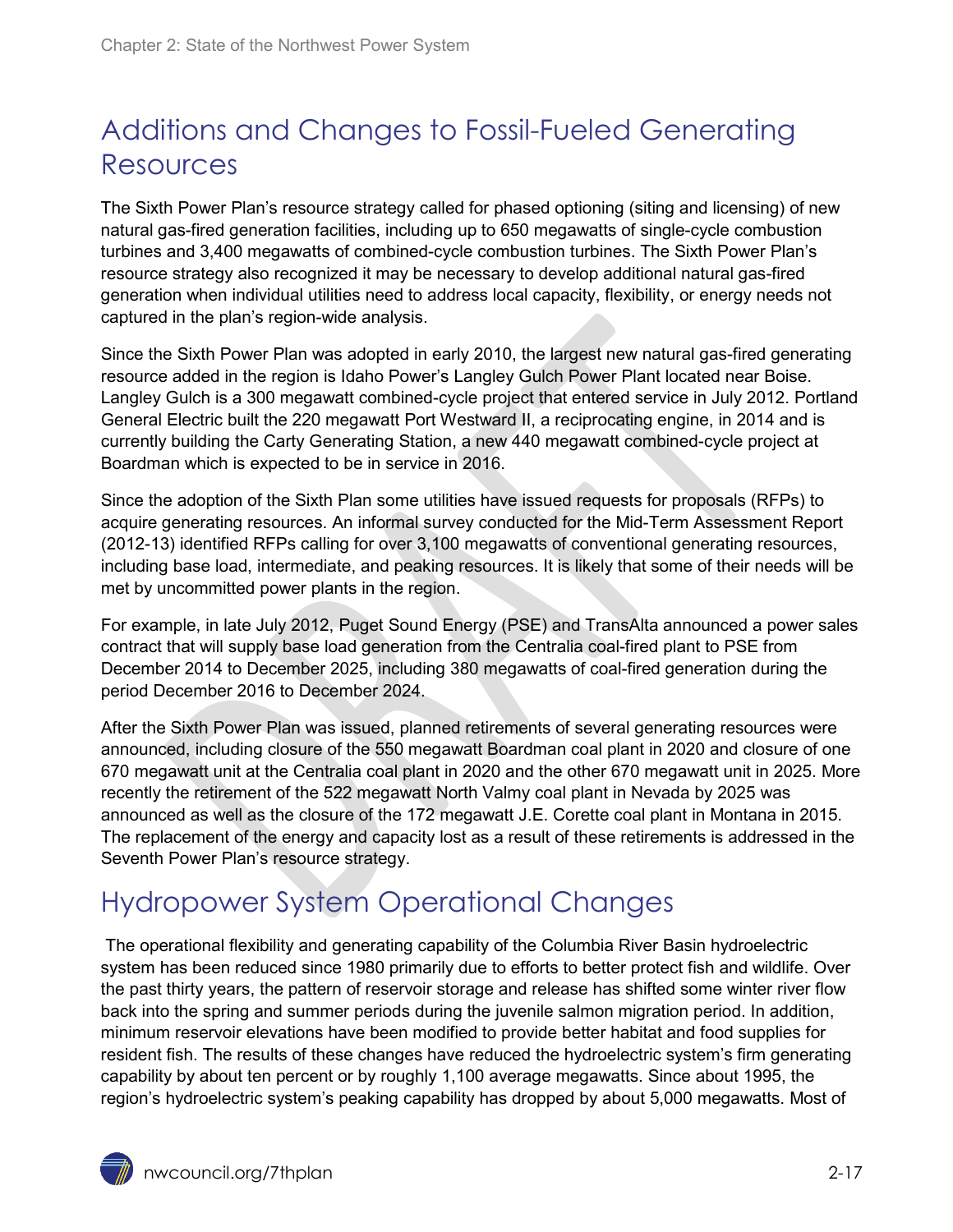these changes have occurred between 1980 and the early 2000s. Since the Sixth Power Plan, summer bypass spill requirements identified in the FCRPS Biological Opinion and included in the Council's 2014 Fish and Wildlife Program have been modified but do not significantly affect hydroelectric generation. However, increasing reliance on the hydroelectric system to provide within-hour balancing needs<sup>[4](#page-17-1)</sup> for wind generation has diminished its peaking capability.

## <span id="page-17-0"></span>Shifting Regional Power System Constraints

In most of the other regions of the country, power system planning and development tend to focus on making sure that resources will be adequate to meet customer demands during relatively short extreme peak periods such as cold winter or hot summer weather events. In those regions, if resources are adequate to meet peak demands, they are usually sufficient to meet energy needs throughout the year. This is largely because other regions mainly rely on fossil-fueled and nuclear power, whose fuel supplies are relatively abundant and controllable. These systems are described as capacity constrained.

In contrast, the Pacific Northwest power system has traditionally been characterized more as energy-constrained. The main reason for this has been our region's abundance of hydroelectric generation. Unlike other forms of generation that consume fossil or nuclear fuels, the amount of energy the hydro system can produce fluctuates with supplies of water, which in turn depend on uncertain streamflows and limited reservoir capacities. As a result, in the past, the Northwest power system had more than adequate resources to meet peak demands. When constraints occurred, they were usually related to the availability of energy across longer periods of time.

However, during the last decade or so, the Northwest power system has gradually become less energy constrained and more capacity constrained. New resources, partly to meet load growth and partly to meet state-mandated renewable portfolio standards, are driving this shift, and as these new resources have been added, hydro generation's share of the region's total portfolio of resources has gradually declined.

For example, since 2000, about 5,900 megawatts of natural gas-fired generation has been added in the region. During that same period, over 9,000 megawatts of wind power has also been built in the region. The large increase in wind generation has meant that utilities must hold more resources in reserve to help balance demand and resources minute to minute; therefore, the need for system flexibility has become a growing concern. The Council estimates that the region will have sufficient generation and demand side capability on its existing system to meet balancing and flexibility reserve requirements. The mechanism for accessing this capability, however, may not be available to all Balancing Authorities depending on market structure/availability.

Persistent low spot market prices for wholesale power are another sign that the Northwest power system has become less energy-constrained. To a degree, low power prices are the result of low prices for natural gas. However, they also reflect direct and ongoing competition between hydro generation and newly-added wind power. Both have very low incremental operating costs and during

 $\overline{a}$ 

<span id="page-17-1"></span><sup>4</sup> For more information on balancing needs see Chapter 9 and Chapter 16.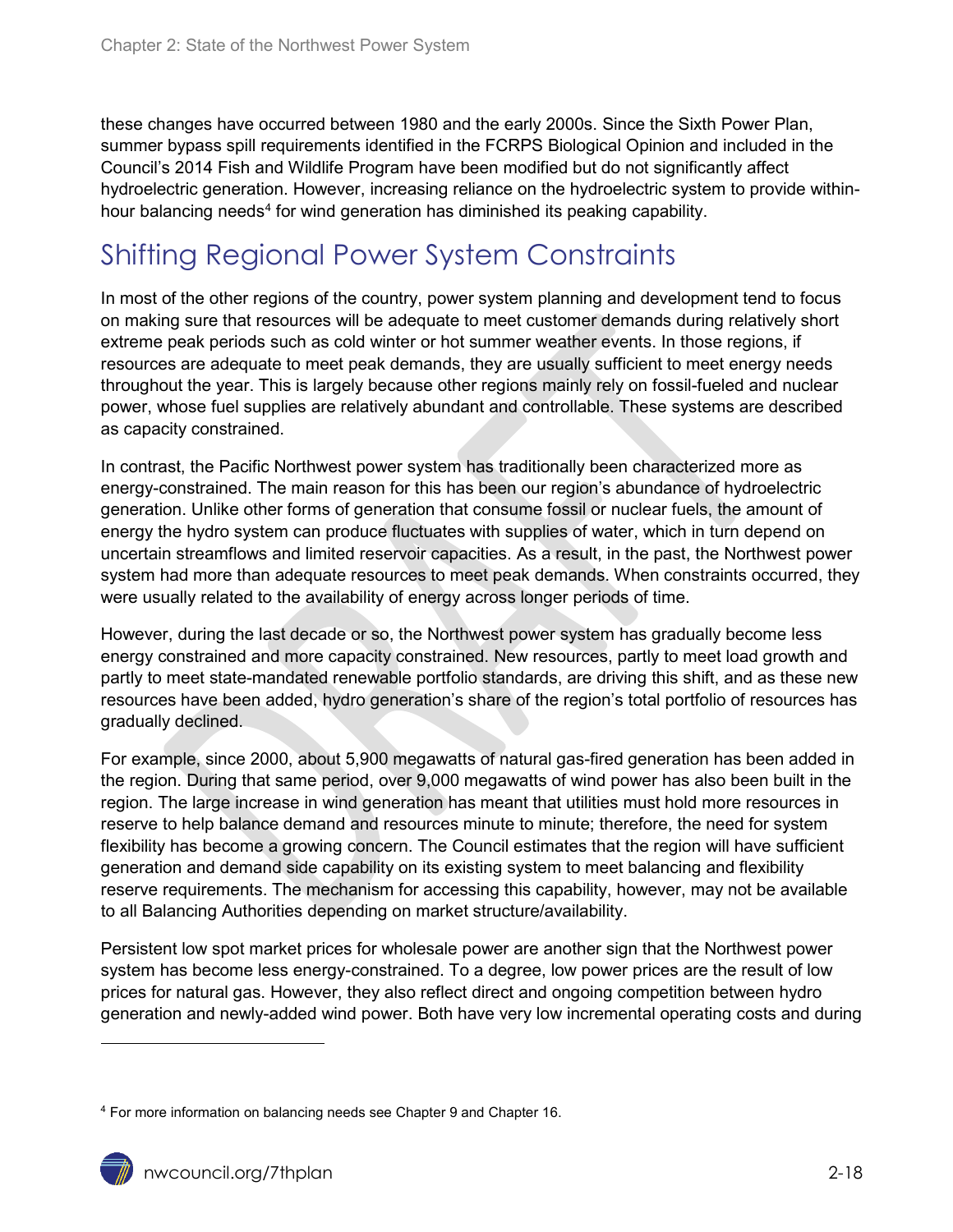periods of strong runoff and robust winds, competition between the two can drive spot market prices to very low levels.

The region is making progress developing a variety of additional mechanisms to integrate wind power, including recent activity in the region and California regarding the establishment of a subhourly energy imbalance market. Improving market liquidity across balancing authorities is likely to have a positive effect on the region's needs for peaking capacity and flexibility.

Looking forward, it is apparent that regional power planning needs to take into account shifting constraints on the system. These include reduced constraints for energy and increasing constraints for peaking capacity and for system flexibility.

## <span id="page-18-0"></span>Power and Transmission Planning

Momentum to coordinate power resource and transmission system planning activities has grown in the last few years. Several forces are driving this, including:

- **Renewable resources development which, because of their variability, affect power markets** and system operations
- Changes to generation and/or transmission facilities in one area can often cause impacts in other areas
- Recent major outages that have cascaded across multiple systems, including a widespread event that occurred in the Southwest in September 2011
- **More stringent and comprehensive reliability standards**
- A growing need for new transmission facilities
- Increasing costs to transmit and integrate renewable and other new generating resources

In response, various activities and initiatives have been undertaken:

- **Federal Energy Regulatory Commission (FERC) Order 1000 requiring transmission planning** and cost allocation
- **E** Western Electricity Coordinating Council (WECC) Transmission Expansion Planning Policy Committee (TEPPC)
- **Changing roles for WECC (pending division into two organizations)**
- Planning activities of Columbia Grid, Northern Tier Transmission Group (NTTG), California Independent System Operator
- **Activities to restructure the market and develop new practices (diversifying area control** management, investigating energy imbalance markets)

Historically, a major focus for transmission planning was analyzing power flows under peak loading conditions and during contingency events. More recently, attention has broadened to include simulating power flows during various market and operating scenarios. As a result, production simulation models similar to those used for integrated resource planning are also being used for transmission system planning studies. Transmission studies also require assumptions about what new resources will be added by type, quantity, and location.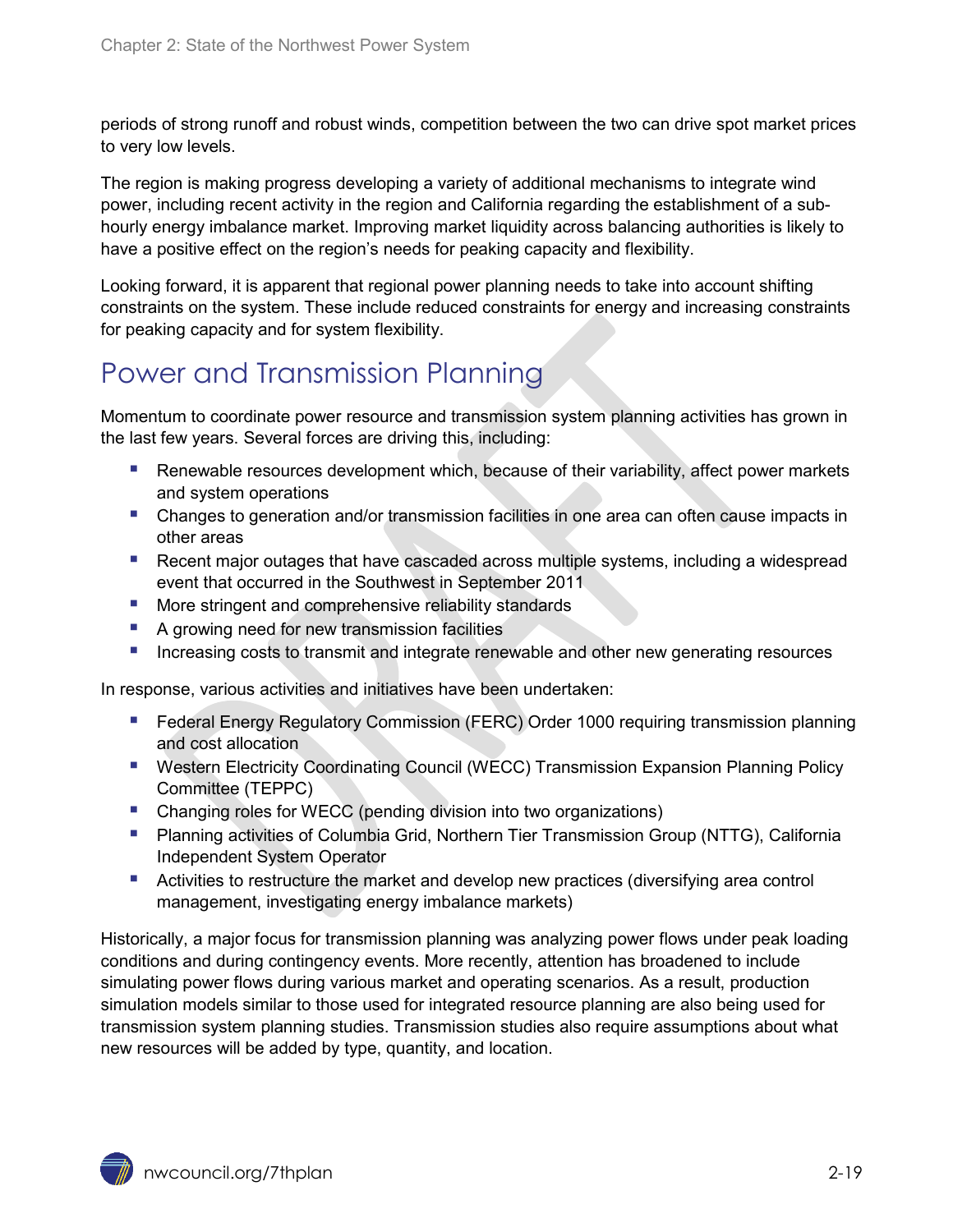Past Council power plans have addressed various transmission issues, but intra-regional transmission system constraints and alternative approaches to address such constraints have not been extensively analyzed.

Given the changing situation, regional power and transmission system planning should coordinate by:

- Including the intra-regional transmission constraints and major planned transmission projects in the Council's power system analyses
- **Including the Council's power plan assumptions, forecasts, and results in transmission** planning studies
- **Cross-checking for consistency of major inputs to power and transmission planning studies**

The Council continues to work with ColumbiaGrid to identify areas for coordination and to improve coordination with other organizations, including WECC, TEPPC, and NTTG.

#### <span id="page-19-0"></span>Power and Natural Gas System Convergence

During the last decade, natural gas-fired generation has become the leading fossil-fueled resource, both in the Pacific Northwest and nationally. Over 5,900 megawatts of gas-fired generation has been added in the region since 2000. Gas-fired generation is relatively flexible and can be used to supply energy and capacity, as well as help balance variable output from other resources, including wind power.

As gas-fired generation has become a bigger part of the power system, it has also become a significant source of demand on the existing natural gas pipeline and storage system. This has raised questions about the adequacy of the natural gas system to serve direct end users and to fuel electric generation. Challenges resulting from increased use of gas-fired generation which are being addressed in regional and national forums include:

- **Different scheduling and operating practices used by the electric and natural gas industries**
- Gas-electric communication and coordination during extreme weather conditions or outage events
- **Planning and development of pipeline and underground storage infrastructure**
- Access to pipeline and storage facilities for local distribution companies and electric generation
- **The impact of rapid swings in use of natural gas for generation to balance variable energy** resources like wind power

In response to these issues, several activities have been launched, including the following:

- **The Pacific Northwest Utilities Conference Committee and the Northwest Gas Association** formed a joint power and natural gas planning task force; this has established strong dialog and closer coordination
- **During the summer of 2012 and in February 2013, the Federal Energy Regulatory** Commission held a series of technical conferences on gas-electric coordination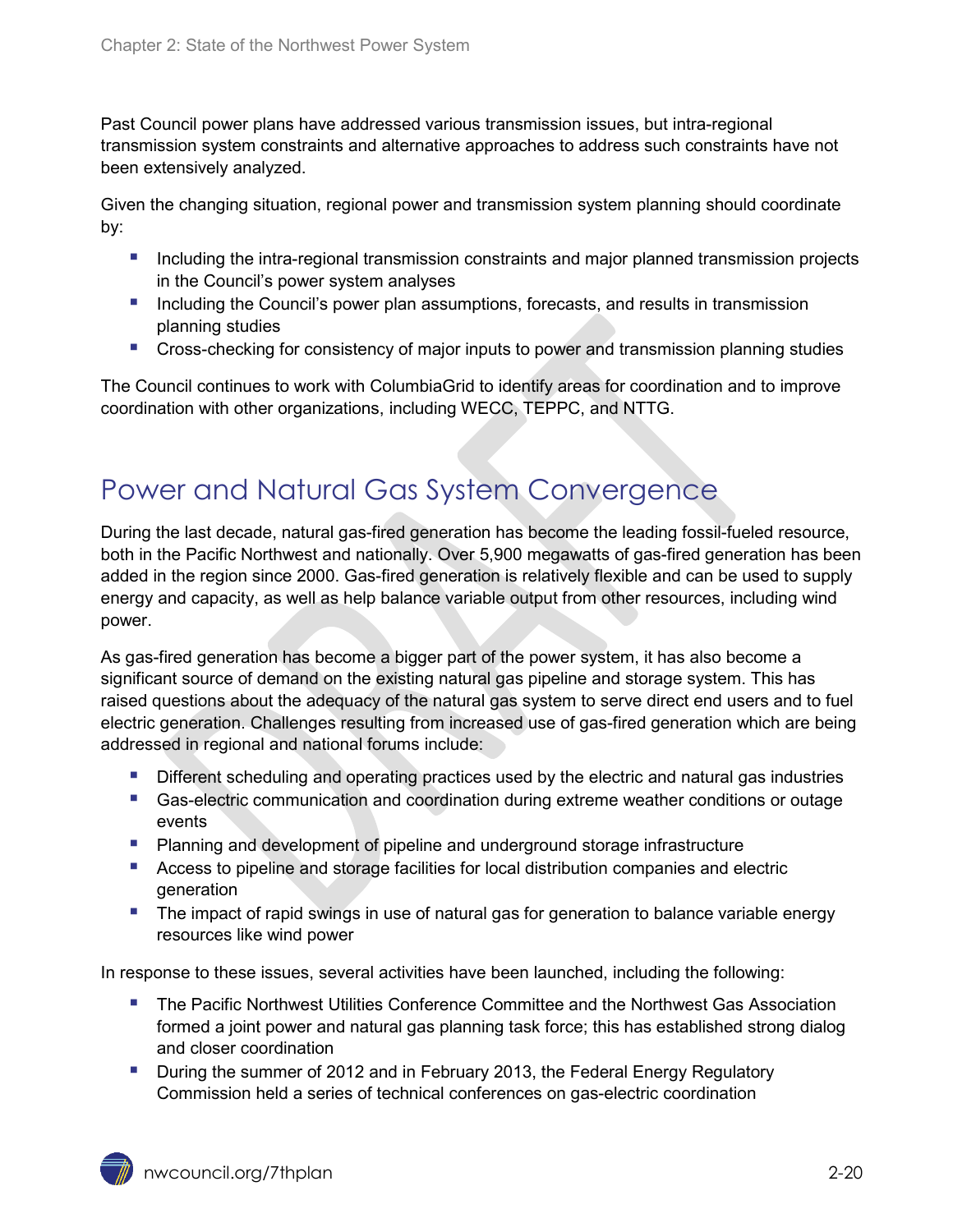- **The Northwest Mutual Assistance Agreement was revamped and expanded to improve utility** industry responses to emergency conditions
- A committee of the Western Interstate Energy Board was convened to assess gas-electric issues in the Western U.S., including planning to ensure gas infrastructure remains adequate

To date, the results of these activities have identified various opportunities to improve communication by the electric and natural gas industries. As natural gas continues to be used to generate electricity, further attention to power and gas convergence will likely be needed.

Fortunately, it is becoming apparent that our region's natural gas infrastructure is relatively robust when compared with other regions. For example, the Northwest has more underground gas storage capacity than some other regions. In addition, deliverability from interstate pipelines has not been significantly impacted by regional shifts in gas production due to rapid growth in shale gas production, as may be occurring elsewhere. Further, the great majority of natural gas-fired generating facilities in the Northwest have firm pipeline capacity rights, fuel-switching capability, or both.

## <span id="page-20-0"></span>Columbia River Treaty Review

One of the uncertainties with the Pacific Northwest power supply over the next decade is the fate of the Columbia River Treaty, the agreement with Canada executed in the early 1960s. Under the treaty Canada agreed to build three projects in the portion of the Columbia River in British Columbia that store more than 15 million acre of feet of Columbia River runoff. BC Hydro manages the treaty storage projects primarily for flood control and power generation optimization. The US delivers to Canada a share of the downstream power benefits known as the Canadian Entitlement, calculated by a method set forth in the treaty and an accompanying protocol. This delivery ranges from 1,176 to 1,369 megawatts (MW) of capacity and 465 to 567 annual average megawatts (aMW) of energy.

Under the treaty, the annual assured flood control operations ends in 2024, to be replaced with a "called upon" flood control operation which has yet to be specified in any detail. Unless the two nations agree to a new arrangement for flood control, there is a good chance flood control operations at both the U.S. and Canadian storage projects will change significantly after 2024, affecting generation patterns as well.

The treaty's provisions governing coordinated power operations do not change automatically in 2024. Either nation may terminate the treaty beginning in 2024, with at least 10 years' notice.

The Bonneville Power Administrator and the Corps of Engineers' Northwestern Division Engineer (together the designated U.S. Entity under the treaty) joined with other federal agency, state, and tribal personnel from 2011-13 to review the current treaty and recommend changes. Out of this effort came the "U.S. Entity Regional Recommendation for the Future of the Columbia River Treaty after 2024," delivered to the State Department in December 2013. The U.S. Entity regional recommendation recommended neither termination nor the status quo, calling instead for the two nations to negotiate a "modernized" treaty with modifications that respond to the current issues with flood control, coordinated power operations, ecosystem needs, and the calculation and sharing of benefits. The Province of British Columbia led a similar review, and produced what it called its "Columbia River Treaty Review: B.C. Decision" at the same time. Neither the U.S. State Department